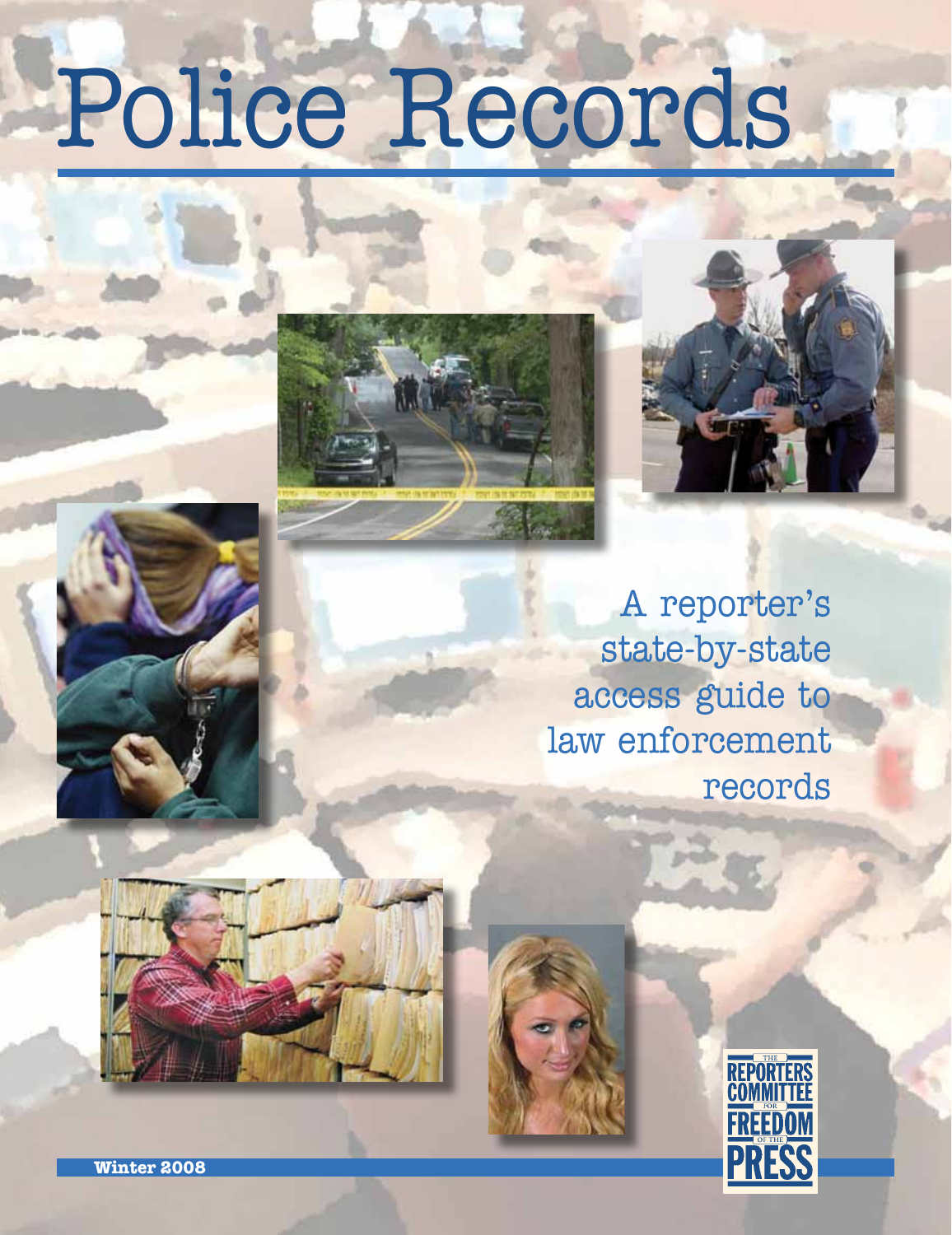release of information about arrests and criminal convictions, there have been at least two recent movements aimed at hiding this valuable information from public view.

In Nashville, Tenn., a Vanderbilt University law professor has sought enforcement of a more than 30-year-old federal consent decree that shields arrest information from disclosure.

At the same time, an American Bar Association commission recommended numerous restrictions on criminal records before withdrawing the resolution from consideration by the ABA House of Delegates in August 2007.

In the early 1970s, a class-action lawsuit in Nashville, Tenn., resulted in two consent decrees (a mix between a contractual agreement and a court order) that limited how the city, county and state governments could use arrest information.

Specifically, in 1973 the government agreed not to use information about arrests that did not result in criminal convictions in considering applications for employment with the Metropolitan Government or its board of education.

Additionally, in 1974, the government entities agreed not to disseminate information about arrests made by the Metropolitan Government except to law enforcement agencies for law enforcement purposes.

Jump ahead more than 30 years to 2007 and Doe v. Briley is active again after a law professor who represented the class in the original case sought to have the consent decree enforced.

James F. Blumstein, a law professor at

#### Police Records Winter 2008

The Reporters Committee is grateful to legal intern Sean Hill for his work in updating the introduction to this guide. He built on the work of previous fellows and interns.

© 2008 The Reporters Committee for Freedom of the Press. All rights reserved. This material may not be reproduced without the written permission of the Reporters Committee.

The Reporters Committee for Freedom of the Press 1101 Wilson Blvd., Suite 1100 Arlington, VA 22209 (703) 807-2100 web: www.rcfp.org e-mail: rcfp@rcfp.org

Although most states provide for the Vanderbilt University, said he learned via a newspaper article in spring 2006 that the Metropolitan Nashville Police Department was displaying on a department Web site pictures, names and other information about men arrested for solicitation of prostitution.

> "I had moved on," Blumstein said. "I hadn't monitored this. I thought and assumed that they would act in good faith; we negotiated this in good faith. Every once in a while you would see some arrest information come out, but I thought that came through the court system because news media have access to court records."

> Blumstein said the reason behind the case is the protection of the interest an individual holds in being able to obtain employment, and not having an arrest that does not result in a criminal conviction hamper that interest.

> "The evidence we developed at the time and was conceded by the government, and there's still pretty good evidence of that, is that people can be discriminated against in their employment when arrest records are available," Blumstein said.

> He said that when raw arrest information is released, it does not afford the arrestee a chance to defend the arrest.

> However, media groups have argued in court documents that changes in law since the consent decrees were accepted require the agreements to be modified.

> Citing a United States Supreme Court decision (Paul v. Davis, 424 U.S. 693 (1976)), attorneys for Nashville's NewsChannel 5 have argued that one's reputation is not a liberty or property interest protected by the Constitution. They have also argued, citing a Sixth Circuit case from 1996, that there is no privacy interest "in one's criminal record."

> Although Blumstein agreed that a change in law could be grounds for a modification to the consent decrees, he said the time to raise such an argument has come and gone. He said the appropriate time for that argument "would have been sometime after 1976," when Paul was decided.

> The television station, however, has also argued that the information should be released under the Tennessee Public Records Act, which provides access to "all state, county and municipal records" unless a state statute provides otherwise, according to the station's court filings.

> "Moreover, subsequent Tennessee case law has made it clear that the agreement to enter into the Consent Decree by the Metropolitan Government and by the State itself is unenforceable and a violation of public policy," NewsChannel 5 wrote in court documents.

> The television station also pointed out that the Tennessee Court of Appeals has

"held that a governmental entity cannot enter into confidentiality agreements with regard to public records."

The station also argued that the decrees operate as a form of prior restraint in violation of the First Amendment.

Frank Gibson, director of the Tennessee Coalition for Open Government, said he believes advocates for overturning or redrafting the consent decrees have a good shot at winning.

"The government lawyers, who are on our side in this particular case, probably said it best in their argument before the federal judge," Gibson said. "The public has a right to know about crime in their neighborhoods. And, if the police department can't report that they've arrested someone in a crime that might be of great public interest then the public doesn't know about it."

Gibson also expressed concern that the consent decrees could negatively impact programs such as Crime Stoppers.

"This would make such programs as Crime Stoppers obsolete," he said. "Most Crime Stoppers are looking for people who've been charged with a crime, but haven't been convicted. This consent decree says the police department cannot identify anybody arrested for a crime until they are convicted."

Blumstein disagreed with Gibson's assessment, saying that the consent decrees do not prevent officials from releasing information about suspect who have yet to be arrested. He further said that the decrees do not prevent the police from announcing an arrest, they just cannot name the specific individual who has been arrested.

The case is still pending in federal District Court in Nashville.

#### **'Guilt isn't the only measure'**

Sparked by a speech by U.S. Supreme Court Justice Anthony Kennedy, the American Bar Association created two commissions to examine the national criminal justice system.

The first produced recommendations in 2004 related to sentencing procedures, specifically calling for the repeal of mandatory minimum sentences.

The current commission, the ABA Commission on Effective Criminal Sanctions, has made recommendations to restrict access to criminal history information.

These recommendations were to be presented to the ABA's House of Delegates in August 2007, but were withdrawn at the last minute.

In its recommendations, the commission urged governments to limit access, within the limits of the First Amendment to criminal cases where charges are dropped or not pursued, those that result in acquittal, where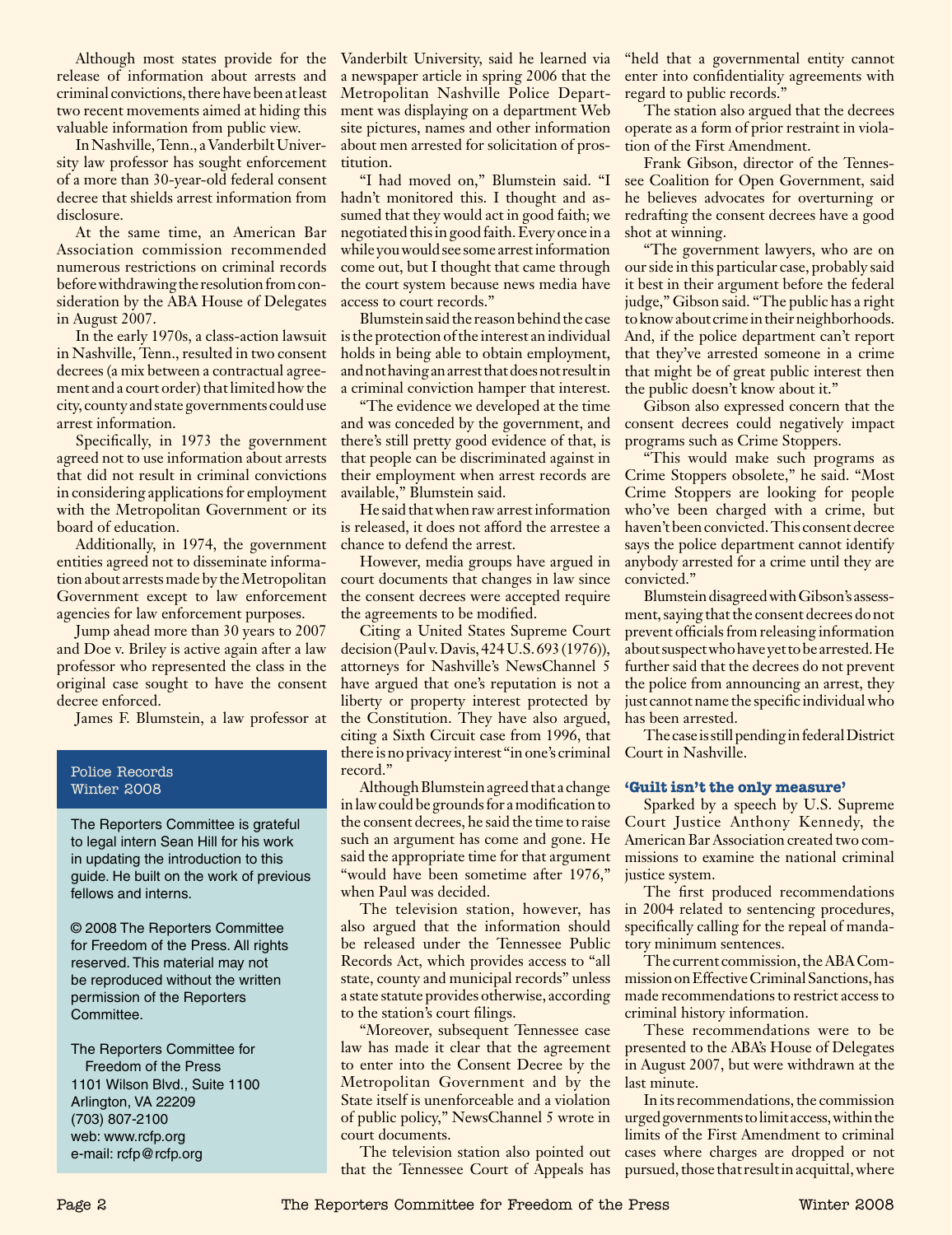convictions are overturned, or where confessions are set aside.

The commission also had recommended that access to misdemeanor and felony convictions not involving "substantial violence, large scale drug trafficking, or conduct of equivalent gravity" be restricted after "the passage of a specified period of law-abiding conduct."

One recommended exception would have allowed such convictions to be used in later prosecutions or sentencing hearings. The commission had also recommended that judges should be able to grant access to records for "good cause shown" or where "public welfare support[s] revocation" of restriction.

The recommendations had also stated that disclosure of restricted records need not be made to employers or anyone else questioning an individual's criminal background, except for law enforcement. The commission had also recommended that liability for an employer's negligence in hiring be removed so long as the relevant records had been restricted.

The commission also recommended that credit reporting agencies be prohibited from releasing information about restricted records.

Chris Joyner, a reporter at The Clarion Ledger in Jackson, Miss., said he opposes any attempt to close access to records, but that the ABA commission's recommendations scared him.

"In these specific recommendations, they scare me because they place the documents entirely on one side of the ledger in the hands of law enforcement," Joyner said prior to the withdrawal of the recommendations. "That provides no opportunity for the press or for individual citizens to provide some sort of check on that power. It requires us to place a mount of trust on the court system that the court generally does not require."

Joyner said court records are among the most important held by the government because they reflect how individuals are judged innocent or guilty.

He said it is important for court records to remain open not only to see who has been convicted, but also to see who has been



AP Photo by Lefteris PitarakisA

**Availability of arrest records varies widely from state to state; some make little information available, while others make arrest information and entire 'rap sheets' available to the public.**

found innocent.

"Innocence is a measure that is important for the press to be able to audit," Joyner said. "If they close these records where someone is charged and found innocent, we're sort of going around half blind."

He said what impact these recommendations would have, if adopted by local governments, would be delayed. He said the impact may not be noticed until someone wants to look at large-scale issues within the court system.

"A big part of the watchdog function of the press is to go back and look at large numbers of cases to see what they tell us about the way the system is working for people," Joyner said. "If those records are then sealed after the fact, we're going to lose that ability."

#### **Sources for information about crimes, criminals**

Information about crimes, criminals and their victims is a staple for most local newspaper and broadcast news operations. Reporters obtain it from police, the courts and other sources, often with little difficulty.

If a charge has been filed and the case has been turned over to a court, access may be greater because the U.S. Constitution and many state constitutions guarantee public access to the criminal judicial system. But if the information you seek is in law enforcement officials' hands, obtaining it can be more difficult.

Information may be kept in several different forms at a police station. Often there is a "blotter" -- a log of all calls for assistance received by police. It may provide rudimentary information about the location of an event, the time and a brief description of the caller's request.

For additional information about an item on the blotter, you may want to see the incident report filed by the officer who answered the call. In some police departments all reports are kept in one office. In others, the reports may be filed in the office that will investigate the incident further. For example, a report about a robbery would go to the "crimes against persons" office and a report about prostitution or drugs would go to the vice squad.

A third source of information is the arrest or "booking" log, which provides basic information about individuals charged with crimes. Often it includes the name, address and age of the suspect and brief descriptions of charges filed against the individual.

To determine whether a person is being held in jail or has been released on bail, you may have to inquire at another office at the police station or the clerk's office in the court where suspects are arraigned.

#### **Cultivate your local police**

In practice, getting to know members of the police force could be the most important step in learning about events, criminal and noncriminal, and getting access to police records.

At the scene of a crime, accident or other emergency, a friendly officer may provide information that you will not find in an incident report until hours later, if at all.

But be careful. Some of the information may be incomplete or not entirely accurate. Publishing such material without verification might lead to a libel suit. You should read the actual incident report, or contact higher officials who can confirm the information, before writing your story.

In most states, fair and accurate reports of the contents of official documents, including police records, are privileged. In those states, a news organization that accurately reports the contents of an official police document containing false information cannot be held liable for the inaccuracies. In a few cases courts have ruled that a reporter who has not read the report from which the information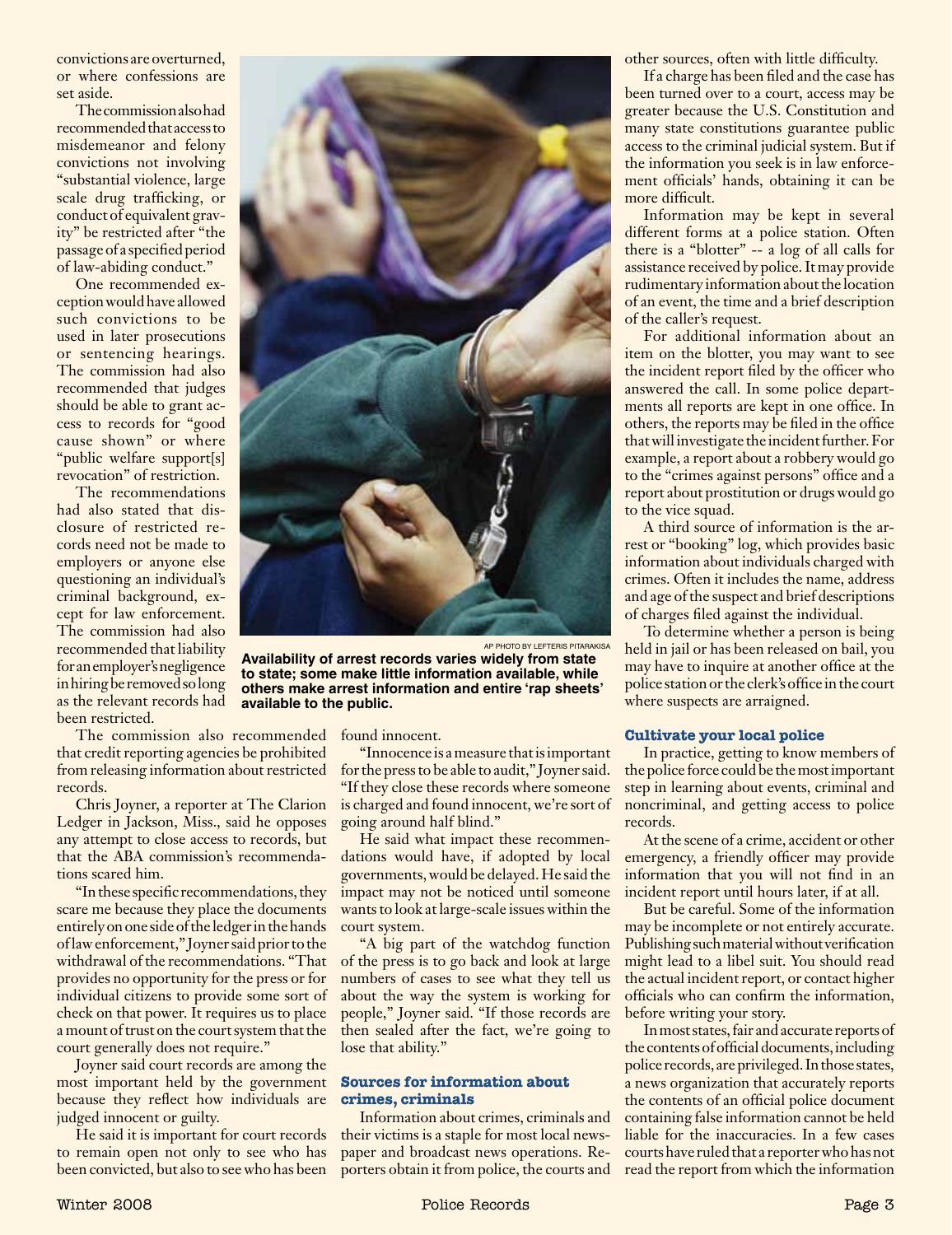was obtained cannot invoke the privilege.

Therefore, even if a police official has provided information from an incident or arrest report over the telephone, it is a good practice to visit the police station and read the document yourself.

At headquarters, police personnel may alert you to a seemingly innocuous blotter entry that could be a page one story. Your source may let you read the relevant reports or refer you to someone else who has them.

#### **Laws and rules govern access**

The open records laws in most states guarantee that police records are open unless some specific exemption would allow officers to deny access to the information. Some of those laws entitle you to inspect records during regular business hours. time limit for providing copies will vary from state to state.

If, in your state, an open records request would compel you to wait for paper copies of information, you may want to invoke the access laws only as a last resort.

Individual police officers may not be aware of the requirements of the state's open records laws. Be prepared to point to statutory provisions that entitle you to inspect and copy public records.

Most police agencies also have written policies concerning what information is public and who may release arrest and incident reports. Acquaint yourself with those policies so that you can invoke them when needed.

If the policies are at odds with the requirements of the open records law, you

Others allow you to ask for copies. The may want to bring this to the attention of the city, county or state attorney.

> Statutes and case law on media access to police records vary greatly from state to state. Some states' open records laws, including Indiana's, Minnesota's and Oregon's, go into great detail about access to arrest records, incident reports and "rap sheets."

> Open records laws in some states make no mention of law enforcement records. In some of these states, court opinions specify the law enforcement records that are open.

> Often the records law will exempt "investigatory" records. An informal poll of state press associations showed that their foremost concern in gaining access to police records is the broad and frequent interpretation of police records as "investigatory," even when release would clearly not harm investigations.

## State-by-state guide to access

*The following summaries of state laws are derived from the "police records" section of the Reporters Committee's "Open Government Guide," available online at www.rcfp.org/ogg. These guides are written by attorneys in each state who often litigate these issues on behalf of journalists.*

#### **Alabama**

Since police departments and their officers can properly be considered "public officers and servants of counties and municipalities" within Alabama Code § 36-12-1 (2001), all police records that are not expressly made confidential by statute or that must be kept confidential to protect a pending criminal investigation should be open.

Accident reports (Alabama Uniform Traffic Reports) are available to the public.

The police blotter is a public record under the authority of *Birmingham News Co. v. Watkins,* No. 38389 (Cir. Ct. of Jefferson County, Ala., Oct. 30, 1974) (based upon the First Amendment, not Public Records Law, with discretion for police department to withhold portions of records or entire records if and as necessary to prevent "actual interference" with law enforcement).

There is no specific Alabama statutory provision or case law authority regarding public access to 911 tapes, but the Alabama Attorney General has held that 911 tapes are public records, Op. Att'y Gen. Ala., No. 2001-086 (Jan. 26, 2001), and Alabama media have been able to obtain access to such tapes in several instances in recent years.

Law enforcement "investigative reports and related investigatory material" are not public records. Ala. Code § 12-21-3.1(b) (Supp. 2005). However, there is authority for public access to complaint reports, including the front side of incident/offense reports subject to the right of the sheriff to withhold or redact certain information on a case-by-case basis depending on the nature of the case, the status of the investigation, whether the victim would be subject to threats or intimidation, or when public disclosure would hinder the investigation; *Washington County Publications v. Wheat*, No. CV-99-94 (Cir. Ct. of Washington County, Ala., May 1, 2000); as well as search and arrest warrants, with supporting affidavits and depositions, after a search warrant or arrest warrant is executed and returned. 197 Op. Att'y Gen. Ala. 13 (Oct. 10, 1984).

There is no specific statutory or case law authority regarding public access to records of closed investigations.

There is authority for public access to the following arrest records: arrest reports, with redaction of witness identification and witness reports at the discretion of the police department, *Birmingham News Co. v. Deutcsh,* CV 85-504-132 JDC (Cir. Ct. of Jefferson County, Ala., Equity Div., Aug. 19, 1986) (consent order); and arrest warrants and search warrants, with supporting affidavits and depositions, after execution and return. 197 Op. Att'y Gen. Ala. 13 (Oct. 10, 1984).

Compilations of criminal histories by the Alabama Criminal Justice Information Center (ACJIC) are available to only those persons with a "right to know" or "need to know" as determined by the ACJIC Commission. Op. Att'y Gen. Ala. No. 2005-042, 2005 Ala. AG LEXIS 9 (Jan. 18, 2005); Ala. Code §41-9-590 *et seq*. (2000); Ala. Code § 41-9-636 to 642 (2000).

There is statutory or case law authority for closure of the following records regarding crime victims: Court files regarding crime victim's petition hearing that reveals the victim's address, telephone number, place of employment, and related information, Ala. Code § 15-23-69 (1995); Crime Victims Compensation Commission reports and information obtained from law enforcement officers and agencies, Ala. Code § 15-23-5 (1995); child abuse reports and records, Ala. Code § 26-14-8(c) (Supp. 2005); and complainant identification on arrest reports. *Birmingham News Co. v. Deutcsh,* CV 85-504- 132 JDC (Cir. Ct. of Jefferson County, Ala., Equity Div., Aug. 19, 1986).

Alabama Attorney General opinions have approved closure of information gathered about a crime victim who is also a witness to a crime. Op. Att'y Gen. Ala. No. 2000-225, 2000 Ala. AG LEXIS 166 (Aug. 30, 2000); Op. Att'y Gen. Ala. No. 2000-203, 2000 Ala. AG LEXIS 136 (Aug. 8, 2000).

There is no statutory or case law authority regarding public access to records of confessions.

Rule 3.9 of the Alabama Rules of Criminal Procedure protects the identity of confidential informants when sworn testimony is taken to support the issuance of a search warrant.

There is no statutory or case law authority regarding public access to records of police techniques; however, the Alabama Crimi-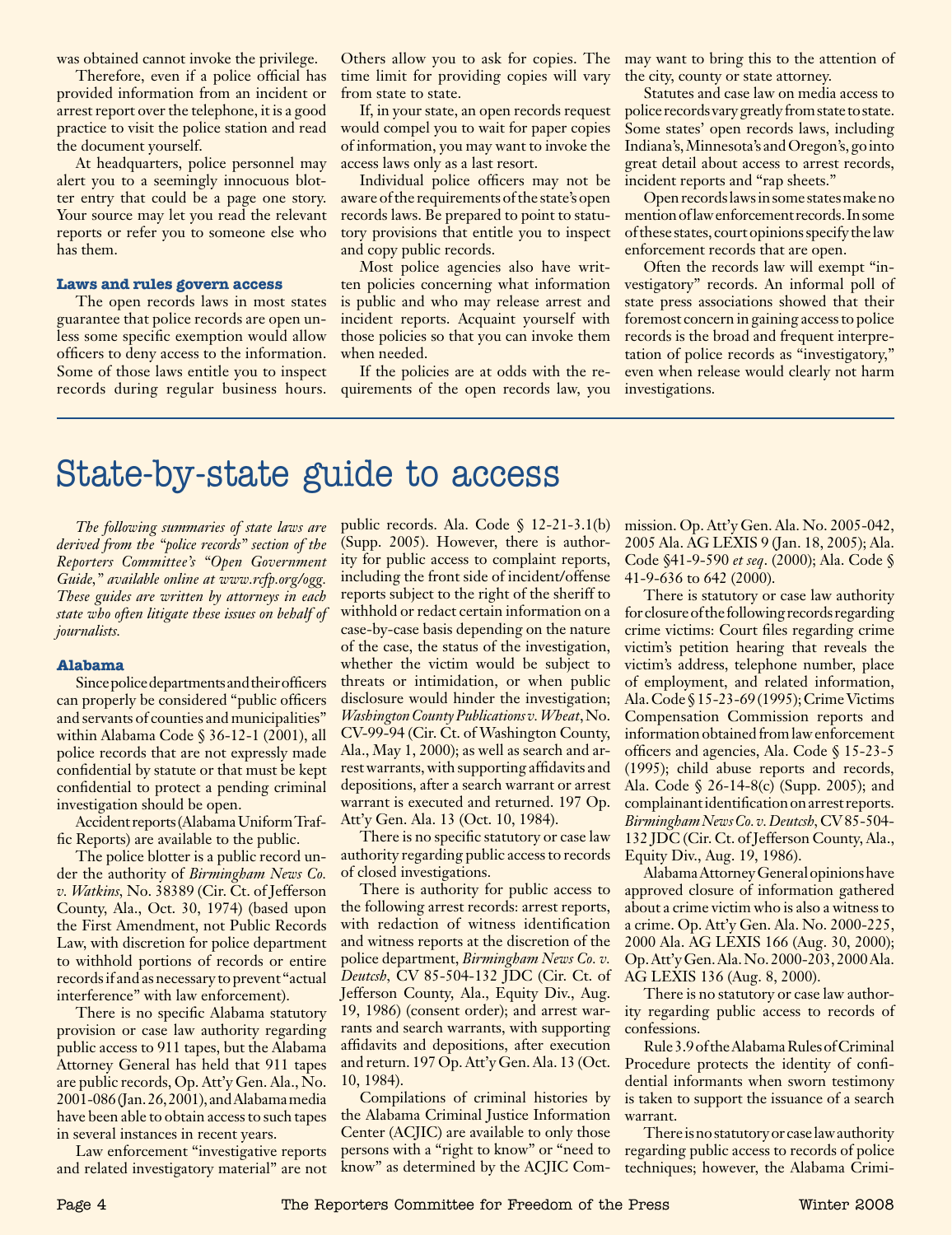

**Dispatchers work inside a 911 call center in Manheim, Pa. Recordings of the calls are often only released if police think there will be a benefit in doing so, although in many states they will not be released at all.**

nal Justice Information Center's proposed changes to the Law Enforcement Officers' Handbook state that a law enforcement agency may redact information from Alabama Uniform Incident/Offense Reports that "would reveal investigatory techniques." *See* ACJIC*, Law Enforcement Officers' Handbook*, Part III (proposed changes) (October 2005), *available at* http://www.alabamapress. org/alapress/forms/LEOfficersHandbook. pdf.

A mug shot in a police computer database is a public record. Op. Att'y Gen. Ala. No. 2004-108, 2004 Ala. AG LEXIS 35 (Apr. 1, 2004).

State law requires each sheriff to keep in the sheriff's office, subject to public inspection during office hours, a well-bound book that must include a description of each prisoner received into the county jail. Ala. Code § 36-22-8 (2001).

#### **Alaska**

Statutes requiring or authorizing the withholding of police records include the Public Records Act, the Criminal Justice Information Systems Privacy and Security Act (Alaska Stat. [hereinafter "AS"] 12.62), and AS 28.15.151, dealing with drivers' records and traffic reports.

These laws are dealt with in the comprehensive survey of the law governing access to police records contained in the Nov. 25, 1994, Op. Att'y Gen. No. 663-93-0039 (referred to hereafter as "1994 Police Records AG Opinion.").

Police records are specifically addressed in the Public Records Act, as a result of a 1990 amendment that added AS 40.25.120(6). This exception to the general public right to inspect public records provides that an agency may withhold law enforcement records that: could reasonably be expected to interfere with enforcement proceedings; would deprive a person of a right to a fair trial or an impartial adjudication; could reasonably be expected to constitute an unwarranted invasion of the personal privacy of a suspect, defendant, victim or witness; could reasonably be expected to disclose the identity of a confidential source; would disclose confidential techniques and procedures for law enforcement investigations or prosecutions; or would disclose guidelines for law enforcement investigation or prosecution if the disclosure could reasonably be expected to risk circumvention of the law.

The addition of subsection 120(6) (which mirrors the federal FOIA provisions for law enforcement records, and was substantially

copied by subsequent amendment of the Anchorage Municipal Code) simply codified what was generally understood to be the prevailing common law, and was consistent with an earlier superior court case granting access to a police tape recording. *Anchorage Daily News v. Municipality of Anchorage*, 11 Media L. Rptr. 2173 (Alaska Super. Ct., 3rd Jud. Dist., April 26, 1985). There, the court ordered release of tape recorded conversations between a police officer and a municipal assembly member stopped for a traffic violation. The court stated that in order to construe the municipal ordinance exempting police records as being consistent with state law, police records must be disclosed, at least when a case is closed and in the absence of other circumstances that compel continued withholding, such as endangerment of witnesses and disclosure of confidential informants or investigative techniques.

Records that are otherwise public remain subject to disclosure when they are used for, included in, or relevant to law enforcement proceedings and other litigation. AS 40.25.122.

The Alaska Rules of Court were revised in 1989 to exempt search warrants and related affidavits, receipts and inventories from dis-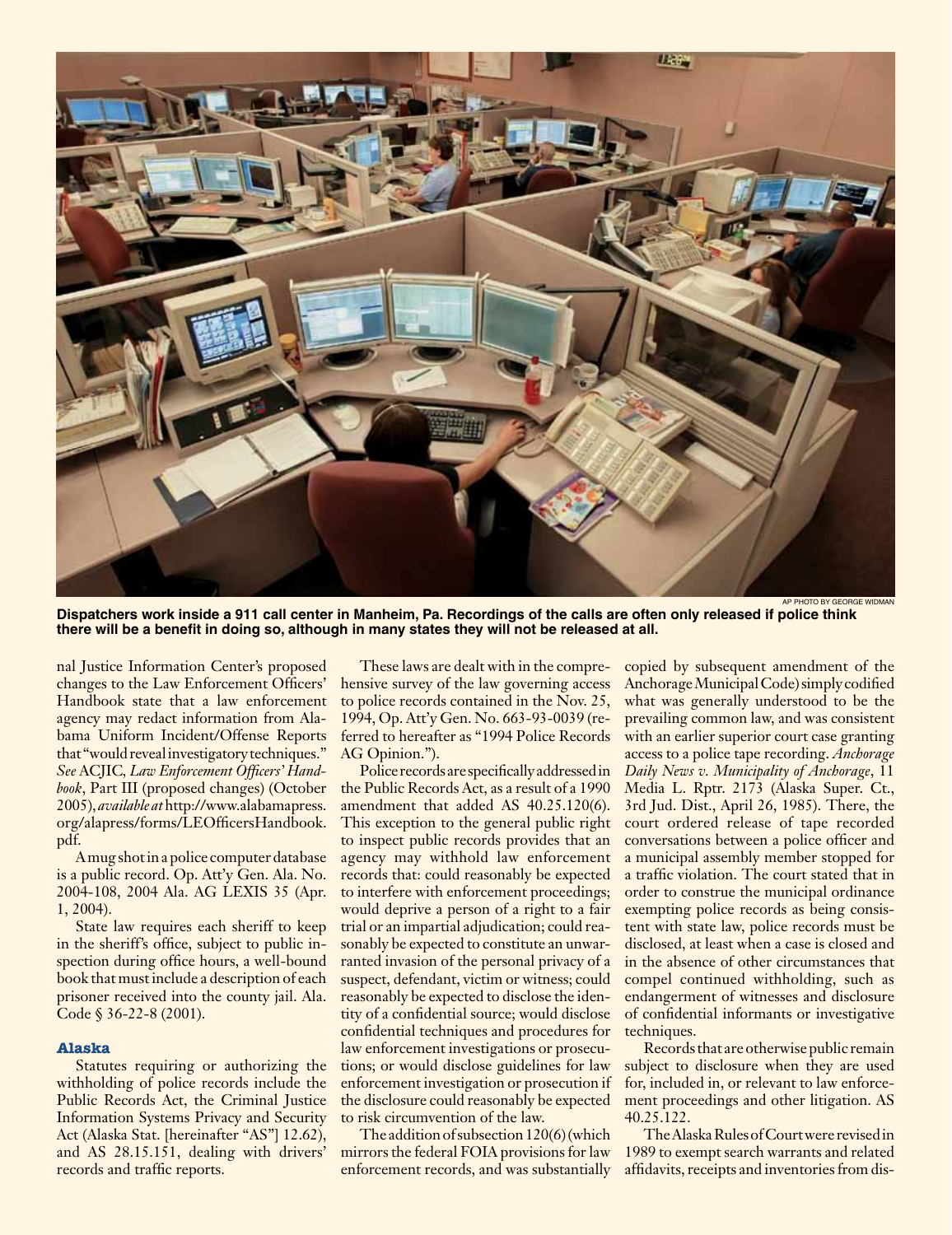

closure until after an indictment is returned, except upon a showing of good cause, and to make these documents presumptively public after charges are filed. Ak.R.Cr.P. 37(e).

Accident reports are presumably open, subject to the restrictions permitted by AS 40.25.120(a)(6).

Police blotters are presumably open under the public records statute, and case law interpreting similar statutes.

911 tapes are presumably available on the same basis as other police records, and have been obtained by news media, but in any given case access may be subject to arguments based on the Victim's Rights Act, and balancing of personal privacy interests in individual cases.

The state public records law, in AS  $40.25.120(a)(6)(A)$  (and a similar provision in the Anchorage Municipal Code and some other municipal ordinances) exempts from disclosure law enforcement records or information that "could reasonably be expected to interfere with enforcement proceedings." The statute does not expressly distinguish between active and closed investigations, but records from a closed case are less likely to interfere with proceedings.

Arrest records are presumably public. *See* 1994 Police Records AG Opinion, § C; *see also*, Jan. 1, 1989, Op. Att'y Gen. No. 663-89-0142.

The names of victims of sexual assaults or kidnapping can no longer be given out. In addition, the business and residence addresses and phone numbers of victims or witnesses of any crimes cannot be given out. *See generally*, Article 2 of the Victim's Rights Act, AS 12.61.100 - .150.

Nothing in the statute specifically exempts confessions, but as a practical matter disclosure of confessions by police and prosecutors is governed by standards issued by the American Bar Association. Confessions often become public when they are attached to court pleadings filed in connection with motions to suppress their use as evidence in a trial.

The Public Records Act specifically provides that an agency may withhold records or information compiled for law enforcement purposes that could reasonably be expected to disclose the identity of a confidential

source, or that would disclose confidential techniques and procedures for law enforcement investigations or prosecutions. AS 40.25.120(6)(D), (E). *See* 1994 Police Records AG Opinion, § A.1.a.

The Public Records Act specifically authorizes an agency to withhold records or information compiled for law enforcement purposes that could reasonably be expected to interfere with enforcement proceedings, or that would disclose confidential techniques and procedures for law enforcement investigations or prosecutions. AS 40.25.120(6)(A)(E)(F). *See* 1994 Police Records AG Opinion, § A.1.b.

The Public Records Act does not specifically address photographs or mug shots within the context of law enforcement records, but as these would be within the general definition of public records, there is no apparent reason why mug shots would not be available or unavailable according to the criteria set forth in AS 40.25.120(6).

#### **Arizona**

The release of police records is governed by the Arizona Public Records Law. A.R.S. §§ 39-121 to -125.

Executive orders 98-6, 98-4 and 95-5 have prohibited the release of accident reports for commercial purposes.

911 tapes are public records and thus presumed open for inspection and copying.

In *Cox Arizona Publications Inc. v. Collins*, 175 Ariz. 11, 14, 852 P.2d 1194, 1998 (1993), the Arizona Supreme Court reversed the court of appeals' ruling that the public is not entitled to examine police reports in "an active ongoing criminal prosecution." The Arizona Supreme Court held that such a "blanket rule . . . contravenes the strong policy favoring open disclosure and access." Thus, public officials bear the "burden of showing the probability that specific, material harm will result from disclosure" before it may withhold police records. *Mitchell v. Superior Court*, 142 Ariz. 332, 335, 690 P.2d 51, 54 (1984).

However, A.R.S. § 13-2813 prohibits disclosing "an indictment, information or complaint . . . before the accused person is in custody or has been accused."

A person who has been wrongly "arrested, indicted or otherwise charged," can have the arrest record cleared and such information shall not be released to any person. A.R.S. § 13-4051.

A.R.S. § 41-619.54(C) provides that all criminal history records in the hands of the Board of Fingerprinting are private and not subject to A.R.S. § 39-121. Further, it provides that any good cause exception hearing is also private and not subject to A.R.S. § 39-121.

Arizona does not specifically prohibit the

disclosure of a victim's identity contained in police records. Accordingly, the general provisions of Arizona's Public Records Law governs.

Confessions in police records are public records and thus presumed open for inspection and copying.

Records of reports of criminal activity "to a silent witness, crime stopper or operation game thief program" are not public. A.R.S. § 12-2312.

Wiretapping activity cannot be revealed except to specific public officials involved in the investigation. A.R.S. § 13-3011.

Mug shots are public records and thus presumed open for inspection and copying.

#### **Arkansas**

The Arkansas Freedom of Information Act ("FOIA") exempts "[u]ndisclosed investigations by law enforcement agencies of suspected criminal activity." Ark. Code Ann. § 25-19-105(b)(6). A record must be investigative in nature to fall within the exemption, *Hengel v. City of Pine Bluff*, 307 Ark. 457, 821 S.W.2d 761 (1991), and only records of "ongoing criminal investigations" are exempt. *Martin v. Musteen*, 303 Ark. 656, 799 S.W.2d 540 (1990); *McCambridge v. City of Little Rock*, 298 Ark. 219, 766 S.W.2d 909 (1989).

By statute, traffic accident reports completed by a police agency must be made available for public inspection "at all reasonable times." Ark. Stat. Ann. § 27-53-305(a). A separate statute provides that accident reports by the state police are open to the public. Ark. Code Ann. § 27-53-209.

Police blotters are open, as are incident reports, dispatch logs, and similar "routine" records. *Hengel v. City of Pine Bluff*, 307 Ark. 457, 821 S.W.2d 761 (1991); Ark. Op. Att'y Gen. No. 87-319.

Emergency calls recorded by a publicly supported 911 communications center are open. Ark. Op. Att'y Gen. Nos. 99-409, 95-018, 94-120, 94-100, 90-236. However, a statute exempts "subscriber information" from disclosure. Ark. Code Ann. § 12-10- 317(a)(2).

The FOIA's law enforcement exemption, Ark. Code Ann. § 25-19-105(b)(6), applies to records that are investigative in nature, *Hengel v. City of Pine Bluff*, 307 Ark. 457, 821 S.W.2d 761 (1991), but only if the investigation remains ongoing. The *Hengel* case indicates that information, such as an officer's speculation about a suspect's guilt, his or her views as to the credibility of witnesses, and statements by informants fall within the exemption. *See also* Ark. Op. Att'y Gen. No. 99-110 (exemption applies to opinions and impressions of investigating officer).

Arrest records are open. *Hengel v. City of Pine Bluff*, 307 Ark. 457, 821 S.W.2d 761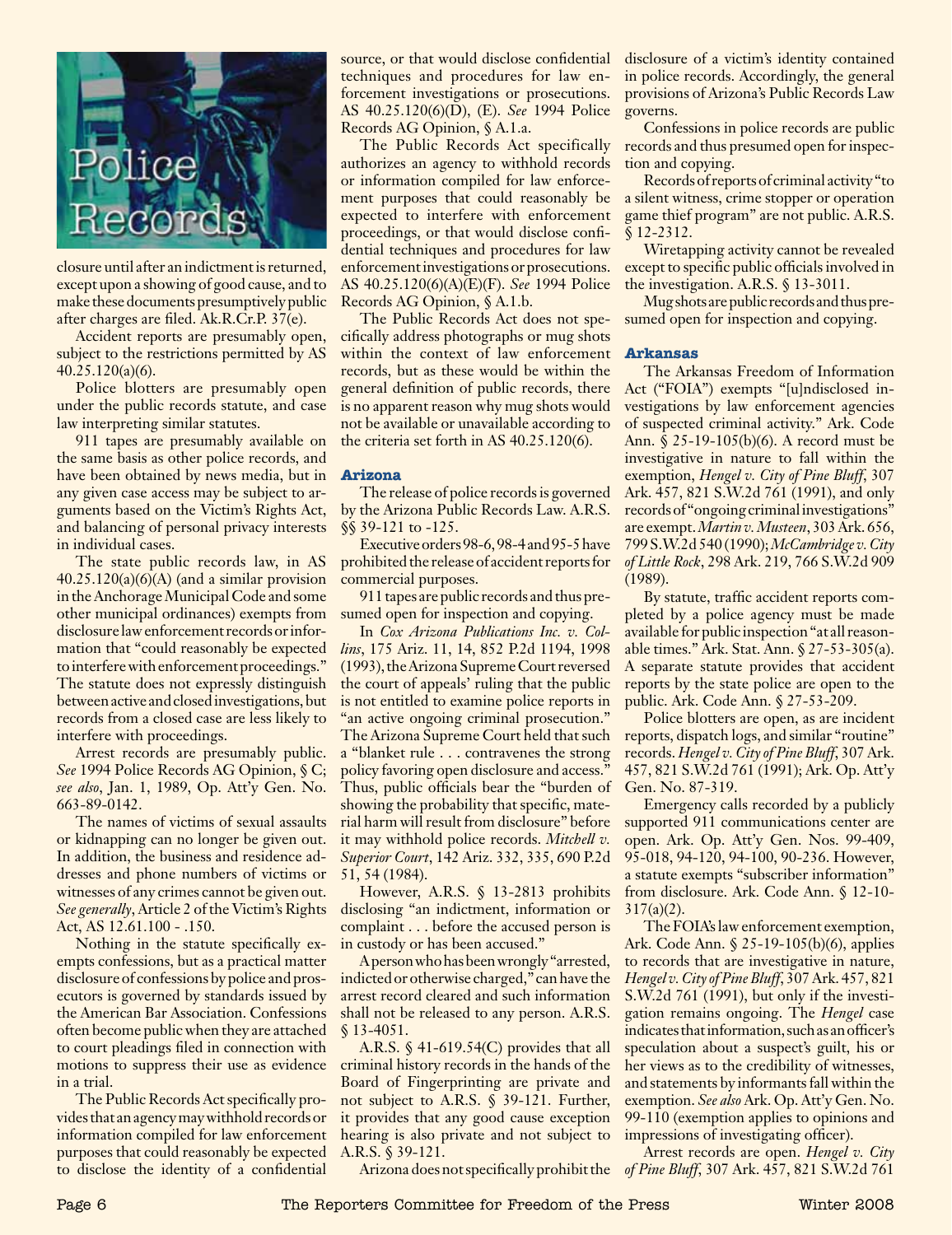(1991). However, records of the arrest or detention of a juvenile are exempt unless disclosure is authorized by written order of the juvenile division of circuit court or the juvenile is formally charged with a felony in the criminal division. Ark. Stat. Ann. § 9-27-352.

So-called "rap sheets" are exempt from disclosure by virtue of Ark. Code Ann. § 12-12-1003(e). This information, which is maintained by the Arkansas Crime Information Center, cannot be obtained from prosecutors, local police departments, or other authorized persons who have received it from the center. *E.g.*, Ark. Op. Att'y Gen. No. 94-054.

A statute passed in 1997 provides that the address and telephone number of a victim of a sex offense, a victim of any violent crime, a minor victim of any offense, or a member of the victim's family "shall be exempt from the Arkansas Freedom of Information Act." Ark. Code Ann.  $$16-90-1110(c)(2)$ .

Records reflecting confessions are apparently open to the public, unless the particular record is considered "investigative" in nature. *See* Ark. Op. Att'y Gen. No. 89-158.

The FOIA does not contain a specific exemption for the identities of confidential informants, although such information is exempt under the law enforcement exemption, Ark. Code Ann. § 25-19-105(b)(6), so long as an investigation is in progress. Ark. Op. Att'y Gen. No. 2002-149, 90-305.

Generally, the FOIA's law enforcement exemption will not apply to agency manuals that contain policies and instructions to law enforcement personnel, since they are not investigative in nature. *Cf. Hengel v. City of Pine Bluff*, 307 Ark. 457, 821 S.W.2d 761 (1991). The attorney general has opined that law enforcement manuals are exempt only if they are "part of an ongoing investigation." Ark. Op. Att'y Gen. No. 85-134.

Mug shots are open. The FOIA definition of "public record" is broad enough to include photographs, *see* Ark. Code Ann. § 25-19- 103(5)(A), and a mug shot is not sufficiently investigative to qualify for protection under the law enforcement exemption. *Cf. Hengel v. City of Pine Bluff*, 307 Ark. 457, 821 S.W.2d 761 (1991).

#### **California**

Open records law in California is represented by statute primarily through the California Public Records Act ("CPRA"),

Cal. Gov't. Code §§ 6250 through 6276.48, and by the state's constitution through the Sunshine Amendment, Cal. Const. Art. I, § 3(b), passed by voters in 2004.

Accident reports are exempt. Cal. Veh. Code § 20012. Abstracts of accident reports required to be sent to the state are open to the public for inspection at the DMV during office hours. Cal. Veh. Code § 1808.

A police blotter is a public record as to information that is expressly stated to be subject to disclosure in the statute. Cal. Gov't Code  $\S$  6254(f)(1), (2) and (3).

911 tapes are public as to most information contained in tape but tape itself arguably not required to be disclosed under investigatory records exemption. Cal. Gov't Code §  $6254(f)(1)$ ,  $(2)$ , and  $(3)$ .

Specified facts from investigatory or security records, without disclosure of the records themselves, must be disclosed unless disclosure would endanger the successful completion of an investigation, or related investigation, or endanger a person involved in the investigation. Cal. Gov't Code §§ 6254(f)(1), (f)(2) and (f)(3).

For arrests, the agency must disclose such facts as the name, occupation and detailed physical description of every individual arrested by the agency, as well as the time and date of arrest, the time and date of booking, the location of the arrest, the factual circumstances surrounding the arrest, the amount of bail set, the time and manner of release or the location where the individual is currently being held, and all charges the individual is being held upon, including any outstanding warrants from other jurisdictions and parole or probation holds. Cal. Gov't Code § 6254(f)(1).

For complaints or requests for assistance, the agency must disclose such facts as the time and nature of the response, the time, date and location of occurrence, the time and date of the report, the name and age of the victim, the factual circumstances surrounding the crime or incident, and a general description of any injuries, property or weapons involved. Cal. Gov't Code § 6254(f)(2).

The California Public Records Act's exemption for investigatory files does not terminate when the investigation terminates. *Williams v. Superior Court*, 5 Cal. 4th 337, 362, 852 P.2d 377, 19 Cal. Rptr.2d 882 (1993).

Arrest records, including a list of specific details, must be released, except to the extent that disclosure of a particular item of information would endanger the safety of a person involved in an investigation or would endanger the successful completion of the investigation or a related investigation. Cal. Gov't Code § 6254(f)(1); *see also County of Los Angeles v. Superior Court* (*Kusar*), 18 Cal. App. 4th 588, 22 Cal. Rptr. 2d 409 (1993)*.*

Local summary criminal history information (a "rap sheet") is exempt from disclosure. Cal. Penal Code § 13300.

The name and age of victims shall be made public, unless disclosure would endanger the



AP Photo by David Kidwell , *Pocono Record* **Journalists rely on access to the records created during police investigations and other information gathered from crime scenes to report on important stories.**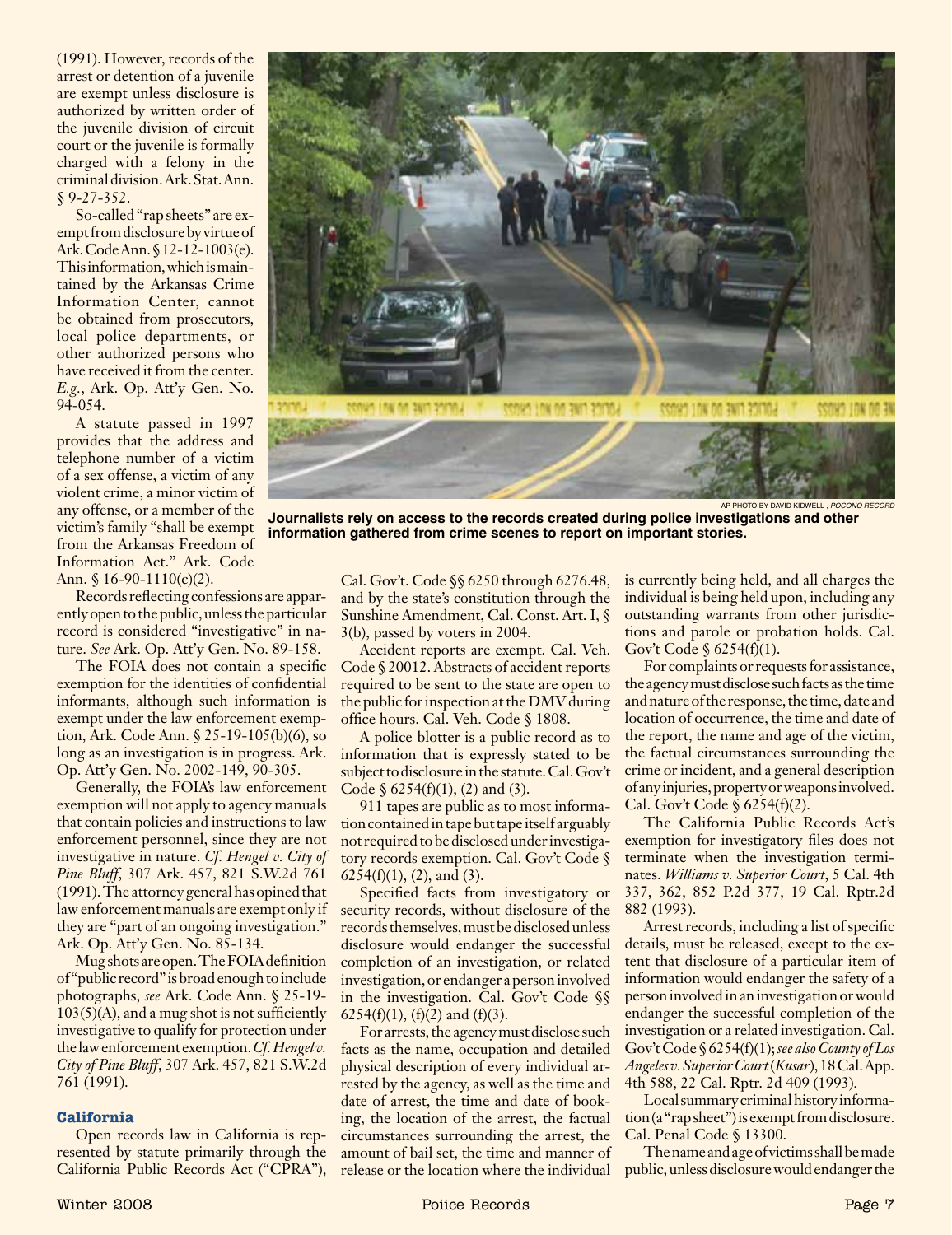

safety of a person involved in an investigation. However, the name of any victim of certain crimes defined by various provisions of the Penal Code relating to sex offenses may be withheld at the victim's request, or at the request of the victim's parent or guardian if the victim is a minor. Cal. Gov't Code §  $6254(f)(2)$ .

If a confession is part of an agency's investigatory records compiled for correctional or law enforcement purposes, this information is not required to be disclosed. However, once introduced into evidence in a criminal proceeding, other than a grand jury proceeding, public access to the information is presumed absent a constitutional showing justifying closure.

The identity of confidential informants and any statements made by them are expressly exempt from disclosure by the CPRA. Cal. Gov't Code § 6254(f).

Police techniques or "security procedures" are expressly exempt from disclosure. Cal. Gov't Code § 6254(f).

Access to mug shots appears to be discretionary. *See* Cal. Op. Att'y Gen. No. 03-205 (2003)(sheriff has discretion to furnish copies of mug shots to public or media but once released a copy must be made available to all who make request). In California, law enforcement agencies routinely make mug shots available to the press.

#### **Colorado**

Accident reports filed with the Motor Vehicle Division are public records under Colo. Rev. Stat. §§ 42-4-1610 and 42-1-206.

Records of official actions, including records of arrests on a "police blotter," are public records under Colo. Rev. Stat. §§ 24-72-303 and 24-72-304.

911 tapes are subject to release. *See* Colo. Rev. Stat. §§ 24-72-303 and 24-72-304.

For police investigatory records, public access is discretionary with the custodian, Colo. Rev. Stat. § 24-72-305(5), who may deny inspection if disclosure would be "contrary to the public interest." *See Pretash v. City of Leadville*, 715 P.2d 1272 (Colo. App. 1985). The statute does not differentiate between active and closed investigations.

Arrest records are open under Colo. Rev. Stat. § 24-72-303(1), unless sealed by 308(1).

Compilations of criminal history are open under Colo. Rev. Stat. § 24-72-303.

Victims' identities, insofar as they are part of police records, are public records subject to inspection. The only exception is the name of victims of sexual assault. Colo. Rev. Stat. § 24-72-304(4).

Confessions are public records if procured during an official action by a criminal justice agency.

Confidential informants' identities and statements are subject to withholding if their disclosure may harm an ongoing investigation or cause other injury to the public interest. Colo. Rev. Stat. § 24-72-305(5). *See Pretash v. City of Leadville*, 715 P.2d 1272 (Colo. App. 1985).

withheld under Colo. Rev. Stat. § 24-72- 305(5) if disclosure would be contrary to the public interest.

Mug shots taken at the time of arrest should be deemed open because they are "photographs . . . which are made, maintained or kept by any criminal justice agency for use in the exercise of functions required or authorized by law," and they are records of an "official action." Colo. Rev. Stat. § 24- 72-303(1), §§ 24-72-302(4) & (7).

#### **Connecticut**

As per the Connecticut Freedom of Information Act ("FOIA," codified as amended at Conn. Gen. Stat. §§ 1-200 through 1-241), law enforcement records are exempt if "compiled in connection with the detection or investigation of crime, if the disclosure of said records would not be in the public interest because it would result in the disclosure of (A) the identity of informants not otherwise known or the identity of witnesses not otherwise known whose safety would be endangered or who would be subject to threat or intimidation if their identity was made known, (B) signed statements of witnesses, (C) information to be used in a prospective law enforcement action if prejudicial to such action, (D) investigatory techniques not otherwise known to the general public, (E) arrest records of a juvenile, which shall also include any investigatory files, concerning the arrest of such juvenile, compiled for law enforcement purposes, (F) the name and address of the victim of a sexual assault . . . or (G) uncorroborated allegations . . ." Conn. Gen. Stat. § 1-210(b)(3)

In *Calibey v. State Police*, Do. #FIC 86-310 (Jan. 28, 1987), the Freedom of Information Commission held that a report of a fatal motor vehicle accident was not exempt from disclosure under FOIA.

In *Town of Trumbull v. FOIC*, 5 Conn. L. Trib. No. 34 (1979), the Superior Court held

the court under Colo. Rev. Stat. § 24-72- that daily activity sheets, after the deletion of certain exempt information, were not exempt from disclosure under FOIA.

> There are no specific provisions or reported authorities regarding 911 tapes.

> In *Gifford v. FOIC*, 227 Conn. 641, 631 A.2d 252 (1993) the Supreme Court ruled that reports prepared by police in connection with arrests were not required to be disclosed to the public during the pendency of the related criminal prosecution, but Connecticut law other than the FOIA law requires limited data to be released regarding arrests.

> There are no specific provisions or decisions regarding mug shots, and are presumed open unless a specific exemption applies.

#### **District of Columbia**

Records of security procedures may be lumbia derives primarily from the District Open records law in the District of Coof Columbia Freedom of Information Act of 1974. D.C. Code Ann. § 2-531 *et seq.* ("D.C. Act").

The privacy exemption, D.C. Code Ann. § 2-534(a)(2), investigatory records exemption, *id.* at  $\sqrt{2-534(a)(3)}$ , and arson reporting exemption, *id.* at § 2-534(a)(9), may apply. Complaints and other specified police records shall be open for public inspection under D.C. Code Ann. § 5-113.06.

The mayor's office has ruled that when a defendant has pleaded guilty to a charge and a videotaped confession was never used against him in court, the privacy rights of the police officers involved and the victim's family bring the videotape under the privacy exemption of the D.C. act. The defendant was found to have forfeited his privacy rights, and parts of the tape could be made public that merely identified him as the perpetrator. *In re Appeal of Molly Pauker, Esq.*, (unnumbered FOIA App.) (Office of the Mayor, Nov. 3, 1989).

No sex offender registration information is available as a public record except those records made public by regulations promulgated by the Mayor. D.C. Code Ann. § 22-4017.

#### **Delaware**

Delaware open records law derives by statute through the state's Freedom of Information Act. 29 Del. C. § 10001 *et seq*. (the "Act" or "FOIA").

Statutory exemptions related to criminal records and files are poorly worded and contradictory. Police agencies are willing to release general statistical information but are reluctant to release individual files, often relying on the investigatory records exception. *See* 29 Del. C. § 10002(g)(3).

Accident reports are exempt only if the disclosure would constitute an invasion of personal privacy or constitute an investigative file. *See* 29 Del. C. § 10002(g)(3); 29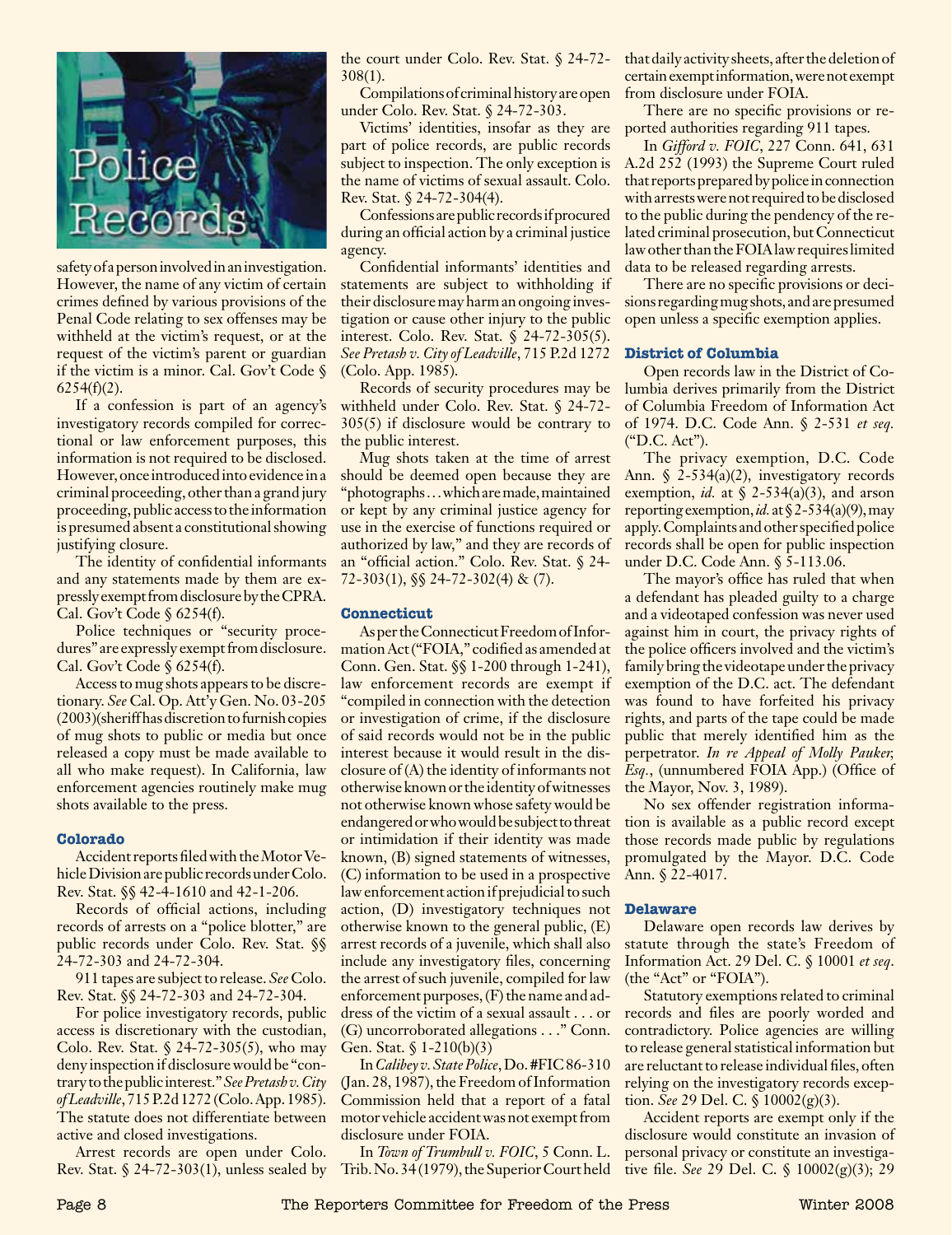#### Del. C. § 10002(g)(6).

Police blotters are not exempt; 911 tapes may not be exempt.

Investigatory records in active investigations are exempt under the third exemption the investigatory files exemption*. See* 29 Del. C. § 10002(g)(3). Closed records may also still be exempt. *See* Del. Op. Att'y Gen., No. 99 ib14 (Nov. 5, 1999).

Arrest records are exempt under open records exemption four except an individual's own record. 29 Del. C. § 10002(g)(4).

Past practice suggests that compilations of criminal histories may be released. *Bd. of Managers of Delaware Justice Info. Sys. v. Gannett Co.*, 808 A.2d 453 (Del. Super. 2002).

As a matter of practice, investigatory reports are released to victims, though the Act appears to treat the information as exempt. *See* 29 Del. C.  $\frac{10002(g)(3)}{2}$ .

Confessions are exempt under both exemption three and exemption four. *See* 29 Del. C. §§ 10002(g)(3), (4).

Information on confidential informants is exempt if the disclosure would constitute an endangerment to

local, state or national welfare and security under open records exemption five. 29 Del. C.  $\sqrt{10002(g)(5)}$ .

Police techniques could be exempt under open records exemptions five. 29 Del. C. § 10002(g)(5), (16)*. See also* Del. Op. Att'y Gen., No. 05-ib19 (Aug. 1, 2005).

Mug shots may be exempt under exemption four. 29 Del. C. § 10002(g)(4).

#### **Florida**

The Florida open records law is codified at Fla. Stat. sections 119.01 to 119.15. As a general rule, accident reports are subject to chapter 119 disclosure requirements. However, police accident records often encompass exempt information, such as confessions or investigatory data.

Police blotters are subject to public inspection.

To the extent that records of 911 tapes are not otherwise statutorily exempt from the mandates of the Public Records Law (Chapter 119) (i.e., confessions, etc.), they are subject to public inspection.

The Legislature has exempted from pub-



**Information from active investigations can be withheld under most state open records acts.**

lic inspection certain criminal intelligence and investigative records and files. Fla. Stat. sec. 119.07(3)(f). The police investigative/ intelligence records exemption only applies when such records are active. Fla. Stat. sec. 119.07(3)(b). Criminal intelligence/investigative information is considered to be "active" while such information is directly related to pending prosecutions or appeals. Fla. Stat. sec. 119.011(d). Once the conviction and sentence have become final, the exemption no longer applies. *State v. Kokal*, 562 So.2d 324 (Fla. 1990). Records disclosed to a criminal defendant are not exempt as investigative or intelligence information. Fla. Stat. sec. 119.011(3)(c)(5).

The following information relating to arrest records is not considered to be criminal intelligence/investigative information and is available for inspection: the name, sex, age and address of a person arrested; the time, date and location of the incident and of the arrest; the crime charge; documents given or required by law or agency rule to be given to the person arrested; and information and indictments except as provided in Fla. Stat. secs. 905.26 119.011(3)(c).

Juvenile records traditionally have been treated differently from other records within the criminal justice system. The Florida Juvenile Justice Act exempts most information pertaining to juveniles. Fla. Stat. sec. 39.045(5). However, Fla. Stat. sec. 39.045(9) authorizes a law enforcement agency to release for publication the records of a child taken into custody under certain limited circumstances, such as where the juvenile has been taken into custody for a violation of law which would be a felony if committed by an adult.

Criminal histories, like other non-exempt public records, are subject to the statutory disclosure requirements of the Public Records Law, Chapter 119.However, courts have the power to seal or expunge records containing criminal history information under statutorily specified circumstances. Fla. Stat. sec. 943.058.

The name, sex, age and address of the victim of a crime is open to public inspection under the Public Records Law. Fla. Stat. sec. 119.011(3)(c)(2), but other information concerning victims, such as the victim's telephone number or address or personal assets, is exempt, Fla. Stat. 119.03(3)(s).

Information revealing the "substance of a confession" of a person arrested or of witness lists

exchanged pursuant to the provisions of Fla. R. Crim. P. 3.220 is not subject to the disclosure requirements until such time as the charge is finally determined by adjudication, dismissal or other disposition. Fla. Stat. sec. 119.07(3)(k).

Information revealing the identity of confidential informants or sources is exempt from the provisions of Chapter 119. Fla. Stat. sec. 119.07(3)(c).

Information revealing police surveillance techniques, procedures or personnel, and information revealing undercover personnel of any criminal justice agency is not subject to public inspection. Fla. Stat. sec. 119.07(3)(d).

Mug shots are subject to public inspection unless they are exempt criminal intelligence information or are otherwise exempt. Fla. Stat. § 119.011(1); Fla. Stat. § 119.07(3)(b).

#### **Georgia**

The Georgia Open Records Act ("the Act") specifically provides that "initial police arrest reports and initial incident reports"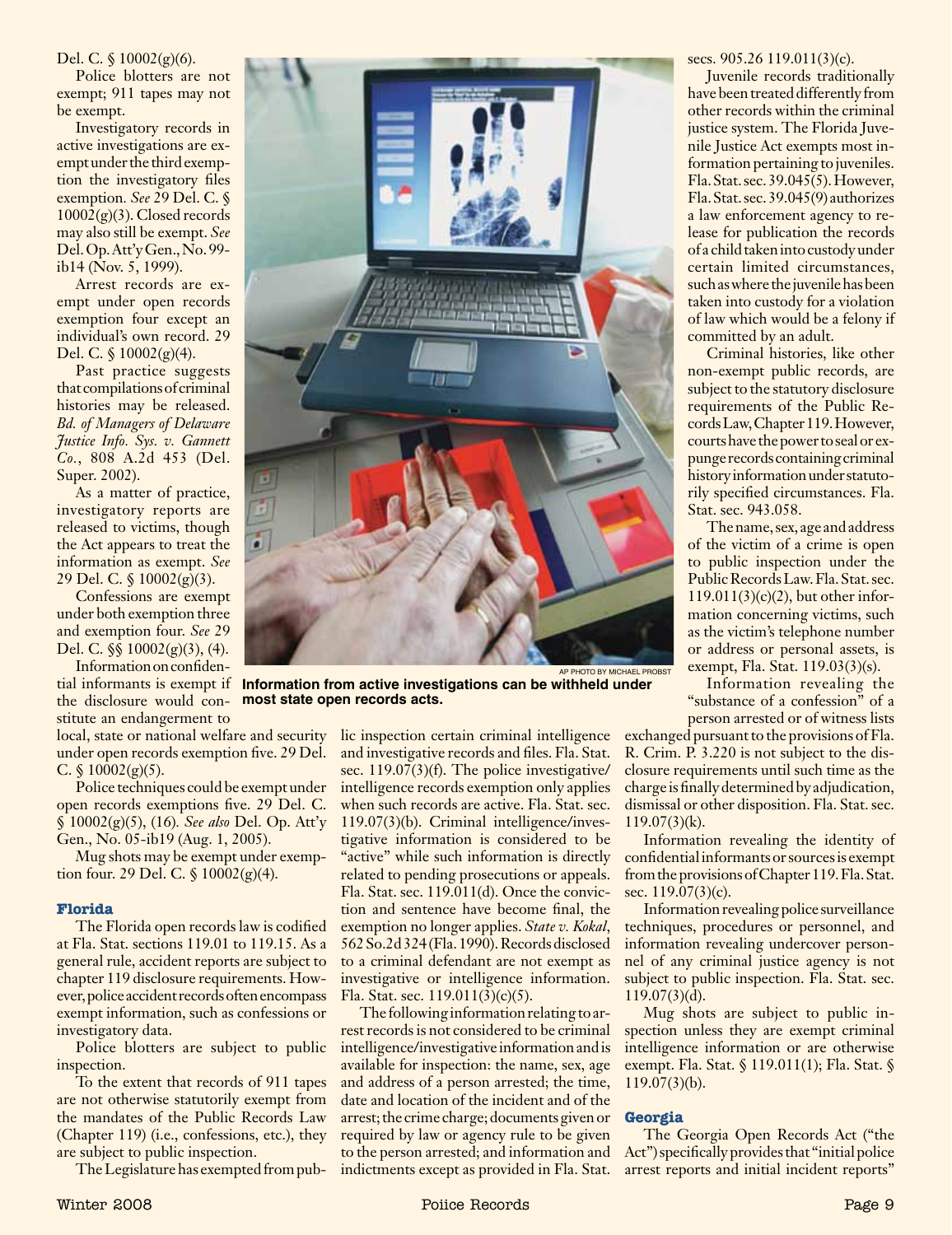

are public records and must be disclosed. O.C.G.A. § 50-18-72(a)(4).

In 1999, the General Assembly limited access to individual Uniform Motor Vehicle Accident reports to those parties named in the report or those that otherwise have a "need" for the report as defined by statute. O.C.G.A. § 50-18-72(4.1).

The Act permits access to public records of an emergency "911" system, except information which would reveal the name, address, or telephone number of a person placing the call. O.C.G.A. § 50-18-72(a)(16).

The Act exempts records of pending investigations. O.C.G.A. § 50-18-72(a)(4). Records related to closed or terminated investigations are therefore subject to disclosure under the Act.

The Act specifically provides that initial police arrest reports are public records. O.C.G.A. § 50-18-72(a)(4).

Under O.C.G.A. § 35-3-34(d.2) the public may obtain access to records of in-state felony convictions through the Georgia Crime Information Center or local law enforcement agencies. *See Napper v. Georgia Television Co.*, 257 Ga. 156, 356 S.E.2d 640 (1987).

The Act exempts records the disclosure of which would reveal the identity of a confidential source. O.C.G.A. § 50-18-72(a)(3).

The Act does not exempt records of confessions, records identifying crime victims, records revealing police techniques, or mug shots.

#### **Hawaii**

Open records law in Hawaii is represented by the state's Uniform Information Practices Act ("UIPA"). Act 262, 14th Leg., Reg. Sess. (1988), *reprinted in* 1988 Haw. Sess. Laws 473 (codified at Haw. Rev. Stat. ch. 92F (Supp. 1991).

The government may justify a denial of a request for police records by invoking particularly one of two UIPA exemptions. It may cite Section 92F-13(2), which excepts "[g]overnment records pertaining to the prosecution or defense of any judicial or quasi-judicial action to which the State or any county is or may be a party, *to the extent that such records would not be discoverable*." Haw. Rev. Stat. § 92F-13(2) (emphasis added). In

other instances it may cite Section 92F-13(3), might threaten to frustrate a legitimate which excepts "[g]overnment records that, by their nature, must be confidential in order for the government to avoid the frustration of a legitimate government function." Haw. Rev. Stat. § 92F-13(3).

Monthly supplemental homicide reports prepared by county policy departments must be made available for public inspection and copying. Supplemental Homicide Reports, Office of Information Practices ("OIP") Op. Ltr. No. 94-1 (Mar. 11, 1994). The reports contain information concerning the age, gender, and race of the victim(s) and offender(s); the weapon used; and the circumstances of the homicides.

Copies of traffic citations are available for public inspection and copying. Public Access to City and County of Honolulu Traffic Citations, OIP Op. Ltr. No. 95-20 (Aug. 21, 1995).

Police blotters, chronological records of police arrests, are public records when they concern adults. Public Access to Police Blotter Information, OIP Op. Ltr. No. 91-4 (Mar. 25, 1991).

In *Burnham Broad. Co. v. County of Hawaii*, Civ. No. 92-0161 (Haw. 3d Cir. Mar. 1992), a Hawaii court found that a county government agency was required to release 911 tapes and that its failure to do so created agency liability for the media plaintiffs' court costs and attorneys' fees, but privacy concerns could outweigh the public's interest in agency accountability when 911 tapes involve living individuals.

Investigative reports are confidential if their disclosure would likely interfere with agency law enforcement activities, frustrate a legitimate government function, or reveal deliberative processes. An examination of all factors is necessary to determine whether such reports must be disclosed. *See, e.g.*, RFO 98-004 - Honolulu Police Department; Request for Opinion on *The Honolulu Advertiser; Request for Internal Affairs Reports*, OIP Op. Ltr. No. 98-5 (Dec. 20, 1998). Investigatory records regarding closed criminal investigations should be made available after redaction of information identifying the victim, witnesses and defendant's Social Security number, home address, and home telephone number. Release of Police Records, OIP Ltr. Op. No. 99-2 (Apr. 5, 1999).

Section 831-3.1 prohibits the dissemination by the state of any record of arrest that is not followed by a valid conviction, convictions which have been expunged, convictions in which no sentence is imposed, and misdemeanor convictions after the lapse of 20 years. *Cf.* Request for Written Opinion Regarding Disclosure of Arrest Records, OIP Op. Ltr. No. 97-5 (June 10, 1997).

Disclosure of a confession while a case is still open may be denied if its disclosure government function or interfere with law enforcement measures.

The UIPA has no *specific* general exception for information compiled for law enforcement purposes that would, if disclosed, identify a confidential informant or reveal confidential investigative techniques. Nevertheless, the OIP has exempted from disclosure agency records that would interfere with investigative or law enforcement procedures of agencies.

Standards of police conduct are not confidential unless they concern purely internal matters. Disclosure of case-specific police techniques, on the other hand, may be protected if disclosure would frustrate the legitimate government function of law enforcement. *See* Public Access to General Order Nos. 528, 601, 602, 604, 606, 804, and 805, OIP Op. Ltr. No. 95-13 (May 8, 1995).

Mug shots are government records for the purposes of the UIPA. Police Department Mug Shots, OIP Op. Ltr. No. 94-12 (June 29, 1994). However, when an arrest record which includes the mug shots is expunged, the mug shots must remain confidential. OIP Op. Ltr. 03-09 (June 26, 2003). Moreover, after one year from the date of a person's arrest, the mug shot is protected from disclosure unless: (1) an active prosecution of the charge is pending, or (2) the arrest results in a conviction.

#### **Idaho**

Police records are subject to disclosure pursuant to Idaho Code § 9-335, which generally exempts active and inactive investigatory records.

Accident reports should be available to the public under the terms of the statute, although they are not expressly discussed.

Police blotters should also be available to the public under the terms of the statute, although they are not expressly discussed.

911 tapes are handled in an erratic manner by Idaho law enforcement agencies. Although there is no express exception that applies to such tapes, agencies claim that release of the tapes would constitute an invasion of privacy.

Records of active investigations compiled for law enforcement purposes by a law enforcement agency are generally exempt, Idaho Code § 9-335(1), but only to the extent that the production of such records would: (a) Interfere with enforcement proceedings; (b) deprive a person of a right to a fair trial or an impartial adjudication; (c) constitute an unwarranted invasion of personal privacy; (d) disclose the identity of a confidential source or confidential information furnished only by the confidential source; (e) disclose investigative techniques or procedures; or (f)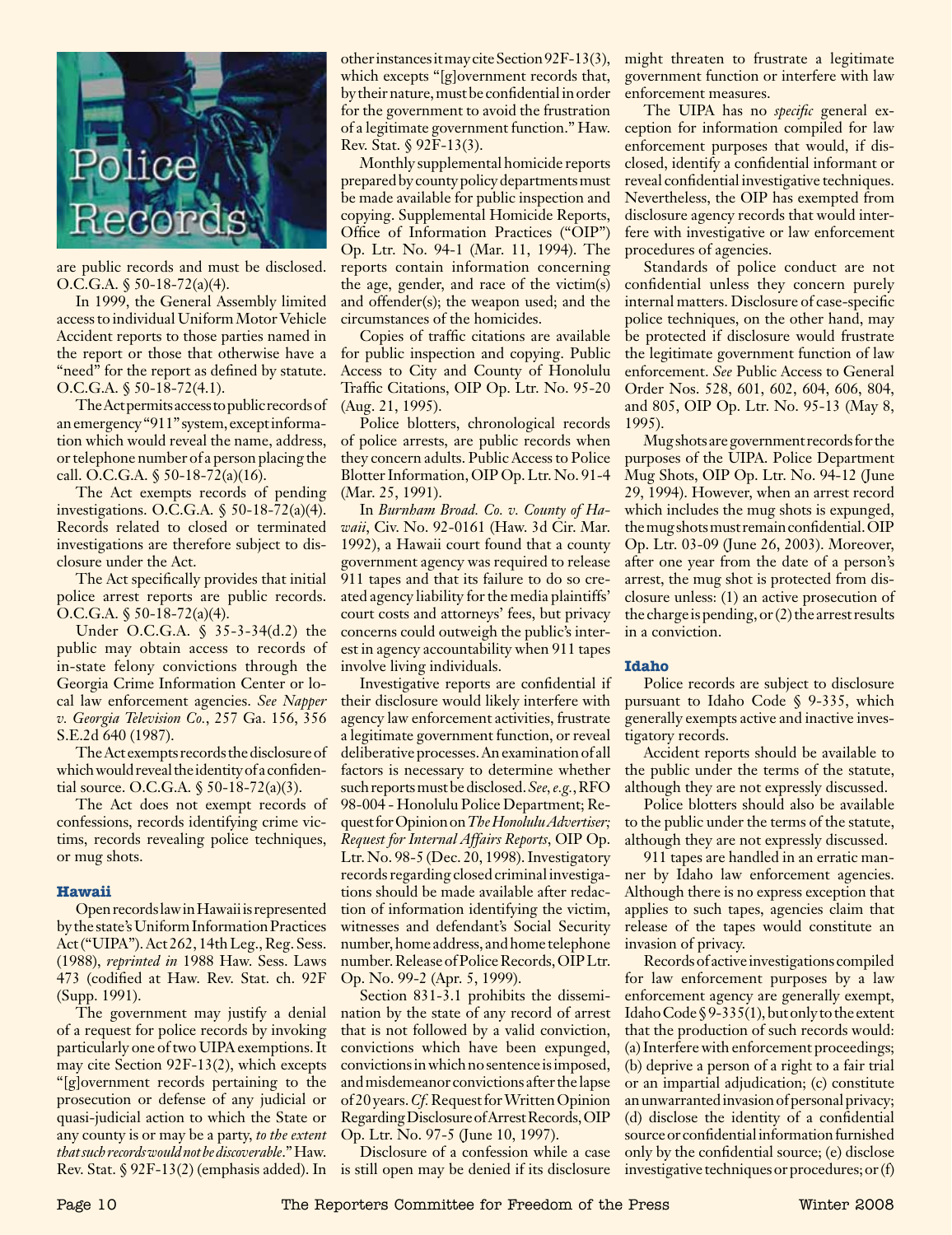endanger the life or physical safety of law enforcement personnel. Records of inactive investigations shall be disclosed unless the disclosure would violate the same provisions. Idaho Code § 9-335(2).

Arrest records should be available for public inspection and generally there is little difficulty in obtaining such records.

The identity of a crime victim is generally kept confidential by law enforcement agencies until the filing of a criminal complaint.

This is based upon agency claims that the victim's privacy rights must be protected. There is no express exemption in the statutes, however, which specifically exempts the name of a crime victim from disclosure.

Confessions are not specifically addressed in the Idaho open records statutes. Most law enforcement agencies and prosecutors consider confessions to be "investigative records" and therefore exempt from disclosure, unless and until the confession is filed with the court or introduced in open court.

Names of confidential informants are exempt from disclosure pursuant to Idaho Code § 9-  $335(1)$ .

Information concerning police techniques is exempt from disclosure pursuant to Idaho Code  $$9-335(1).$ 

make the records exempt. *See* 5 ILCS or provide information to administrative,  $140/7(1)(b)(v)$ . Police blotters and chronologically main-

tained arrest records are open. *See* 5 ILCS  $140/7(1)(d)(I)$ . Arrest information is also to be provided to the news media under the arrest reports provision of the State Records Act, 5 ILCS 160/4a; the article of the Civil Administrative Code of Illinois concerning the Department of State Police, 20 ILCS 2605/2605-302; the Local Records Act, 50

investigative, law enforcement or penal agencies." *See* 5 ILCS 140/7(1)(b)(v). This includes community liaisons to the police department. *Chicago Alliance for Neighborhood Safety v. City of Chicago*, 348 Ill. App. 3d 188, 808 N.E. 2d 56, 283 Ill. Dec. 506 (1st District, 2004). Also, releasing the identity of victims of most crimes probably would not be considered an invasion of privacy under the common law.



**Access to mug shots is inconsistent, even from town to town in the same state. The City of Los Angeles reportedly refuses to release mug shots unless investigators decide a picture will help with a criminal investigation, but neighboring jurisdictions and county and state officials often release them. Top, from left: Nick Nolte, Mel Gibson, Hugh Grant; bottom, from left: Paris Hilton, Nicole Richie, Lindsay Lohan.**

Mug shots should be, and generally are, available to the public under the public 110 ILCS 12/15. records act.

#### **Illinois**

Open records law in Illinois is codified primarily through the state's Freedom of Information Act at 5 ILCS 140/1 to 11.

Traffic accident reports, rescue reports and records that identify witnesses to traffic accidents may be provided by agencies (except in a case for which a criminal investigation is ongoing) without constituting a clearly unwarranted per se invasion of personal privacy, which would otherwise ILCS 205/3b; and the Campus Security Act,

911 tapes are not specifically exempt, so they are open unless, possibly, a law enforcement agency invokes exemptions under 5 ILCS  $140/7(1)(b)(c)$ , (e) or (v).

Investigatory records are closed. *See* 5 ILCS  $140/7(1)(c)(i)$  to (viii). The statute makes no distinction between active and closed files.

Compilations of criminal histories are closed except for specific exemptions listed in the Act. *See* 5 ILCS 140/7(1)(d)(I) to (v).

The Act seals the identity of victims and other "persons who file complaints with plaints, as well as the time, substance and location of all complaints or requests for assistance received by the agency, as well as victim information in most cases. Ind. Code  $$5-14-3-5(c).$ 

The law does not specifically address 911 tapes. Presumably these tapes would be available unless they were deemed to be investigatory records. *See also* Ind. Code § 16-31-2-11.

The statute leaves it to the discretion of the police agency whether it will release or hold confidential its investigatory records. Ind. Code  $\S$  5-14-3-4(b)(1). There is no distinction made between open or closed

Confessions are possibly closed until admitted in court. *See* 5 ILCS 140/7(1)(c)(I) to (iii).

Records related to confidential informants and police techniques are closed. *See* 5 ILCS  $140/7(1)(c)(iv)$  and (v).

The Act does not specifically address mug shots, but they are generally open.

#### **Indiana**

Although the Indiana Access to Public Records Act does not specifically address written reports of accident investigations (as opposed to the notation of an accident on a police blotter), Ind. Code § 9-26-2- 3 provides a right of access to reports created under the motor vehicle code.

Police agencies must maintain and disclose a daily log or record that lists suspected crimes, accidents or com-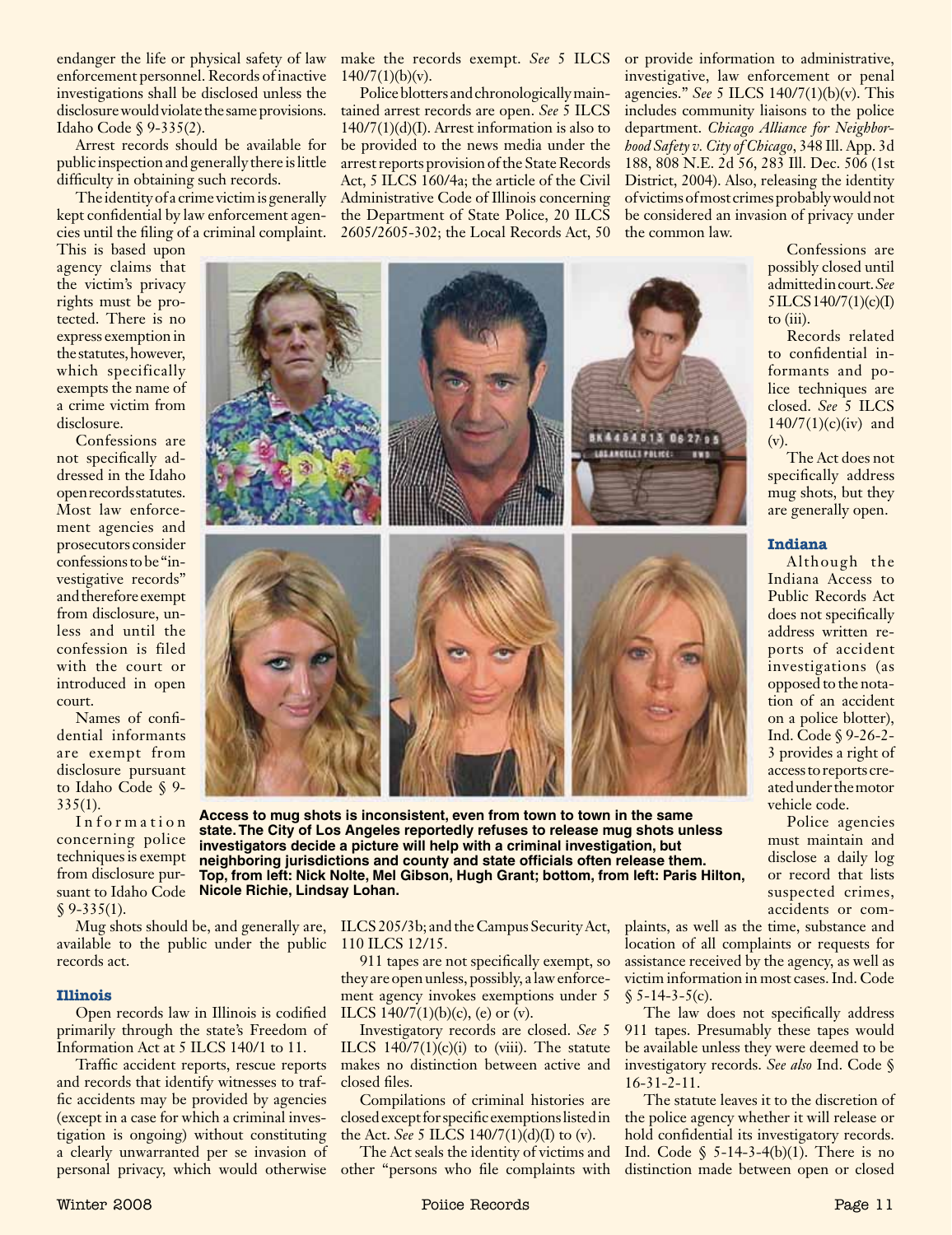

investigations.

The following information must be made available on arrest: identifying information (including name, age and address), the charges on which the arrest is based, and information relating to the circumstances of the arrest (such as the time and location of the arrest, the arresting officer, and the arresting law enforcement agency). Ind. Code  $\S$  5-14-3-5(a).

The statute requires the disclosure of the name and age of any victim, unless the victim is a victim of a sex crime. Ind. Code  $$5-14-3-5(c)(3)(B).$ 

There is no specific provision on the disclosure of confessions, confidential informants, records containing police techniques, or mug shots. These would fall in the general category of discretionary police investigative records.

#### **Iowa**

Open records law by statute in Iowa can be found in chapter 22 of the state code.

Accident reports filed by law enforcement officers (not individuals involved in the accident) are available to any party to an accident, the party's insurer, agent, attorney or the attorney general upon written request and payment of \$4.00 fee. Iowa Code § 321.271. 70 Op. Att'y Gen. 420, 421.

Investigative records, including blotter information, is confidential, but the date, time, specific location, and immediate facts and circumstances surrounding a crime or incident shall not be kept confidential, except in those unusual circumstances where disclosure would plainly and seriously jeopardize an investigation or pose a clear and present danger to the safety of an individual. Iowa Code § 22.7(5).

Records of closed investigations are ordinarily treated by law enforcement as public, subject to applicable exceptions.

911 tapes are presumably public information, but information about criminal activity which peace officers receive from third parties is confidential. *State Ex Rel. Shanahan v. Iowa District Court*, 356 N.W. 2d 523, 528 (Iowa 1984).

Records of current and prior arrests are public records. Iowa Code § 22.7(9).

Records of police techniques are closed. 87-25 (1987).

Iowa Code  $\S 21.5(1)(g)$  and (h).

Mug shots are not addressed in the act but are presumably public.

#### **Kansas**

Open records law in Kansas is codified through the Kansas Open Records Act, K.S.A. 45-215, *et seq.*, ("KORA").

Accident reports are open to the public. K.S.A. 45-217(b). *See also* Op.Atty.Gen. 79-17 (1979)).

Police blotters are open to the public. K.S.A. 45-217(b). The incident based reporting system code sheet used by law enforcement agencies is a public record that must be disclosed upon request. Op.Atty. Gen. 93-9 (1993).

911 tapes are not specifically addressed, but presumably open unless part of a criminal investigation. K.S.A. 45-221(a)(10).

Investigatory records are generally closed to the public.

However, a district court may order disclosure in an action brought under K.S.A. 45-222 (civil remedies to enforce KORA) if the court finds that disclosure, among other things, is in the public interest and would not compromise investigations. K.S.A. 45-  $221(a)(10)$ .

Records compiled in the process of detecting, preventing or investigating violations of criminal law are not open. Mug shots are not open. Op.Atty.Gen. 87-25 (1987).

Documents stating charges filed against individuals in municipal court and specifying scheduled court dates are open. Op.Atty. Gen. 87-145 (1987). Jail books listing persons in jail are open. Op.Atty.Gen. 87-25 (1987). However, correctional records pertaining to an identifiable inmate are exempt from disclosure. K.S.A. 45-221(a)(29). Op.Atty. Gen. 84-124 (1984). Op.Atty.Gen. 82-226 (1982).

Juvenile offender records generally cannot be disclosed unless a K.S.A. 38-1608(a) statutory exception applies. Op.Atty.Gen. 95-94 (1995).

The name, address, phone number or any other information which would specifically identify the victim of a sexual offense, pursuant to K.S.A. 21-3501 *et seq.*, may not be revealed. K.S.A. 45-221(a)(10)(F). Information concerning other victims is not specifically addressed and is presumably open for inspection unless part of a criminal investigation. K.S.A. 45-221(a)(10).

Confessions are not specifically addressed, but presumably open unless they are part of a criminal investigation. K.S.A. 45-221(a)(10).

The identity of an undercover agent or informant is confidential. K.S.A. 45-  $221(a)(5)$ .

Mug shots are not open. Op.Atty.Gen.

#### **Kentucky**

As per the Kentucky Open Records Act ("ORA"), police records relating to ongoing or prospective investigations are exempt from disclosure. Once the investigation is completed, the records are open to inspection. *See* KRS 61.878(1)(h). Police records of juveniles are exempt. *See* 93-ORD-42 (discussing exemption mandated by KRS 610.320(3)).

Accident reports are presumably open. Police blotters are presumably open unless "the disclosure of the information would harm the agency by revealing the identity of informants not otherwise known or by premature release of information to be used in a prospective law enforcement action or administrative adjudication." KRS 61.878(1)(h).

911 tapes are generally open; nondisclosure of any tape "must be justified with specificity and with reference to the particular statutory exemption upon which the agency relies." 94-ORD-144.

Arrest records are open. 93-ORD-42.

An administrative regulation forbids the release of "[c]entralized criminal history records maintained by the Kentucky Justice Cabinet . . . except as provided in KRS 17.150." 200 KAR 1:020 § 4(6).

Records identifying victims are open under the records law. See 94-ORD-133.

Confessions are open unless they would disclose informants or release information to be used later "in a prospective law enforcement action or administrative adjudication." KRS 61.878(1)(h). Records identifying confidential informants are exempt. *See* KRS 61.878(1)(h).

Mug shots are presumably open.

#### **Louisiana**

As per the Louisiana Public Records Act, accident reports are available to parties to accidents, insurers, attorneys, and "newsgathering organizations." La. Rev. Stat. Ann. § 44:4(24); § 32:398(H), (K)

Police blotters and booking information summaries shall always be open for public inspection. *Id.*; La. Rev. Stat. Ann. § 44:3(A)(4); Op. Att'y Gen. 78-1159. The information contained in an outstanding warrant is public record, and is not outweighed by privacy interests. Op. Att'y Gen. 95-294.

Despite their historical treatment as public records (Ops. Att'y Gen. 97-233, 96-89, 93-152, 92-209, 90-576), the state First Circuit recently held that 911 tapes are protected under the "privileged communications between a health care provider and patient" exception in the Public Records Act. *Hill v. East Baton Rouge Parish Dep't of Emergency Med. Servs.*, No. 2005 1236, 2005 La. App. LEXIS 2611 (La. App. 1st Cir. Dec. 22, 2005) (citing La. R.S. § 44:4.1(B)(5)).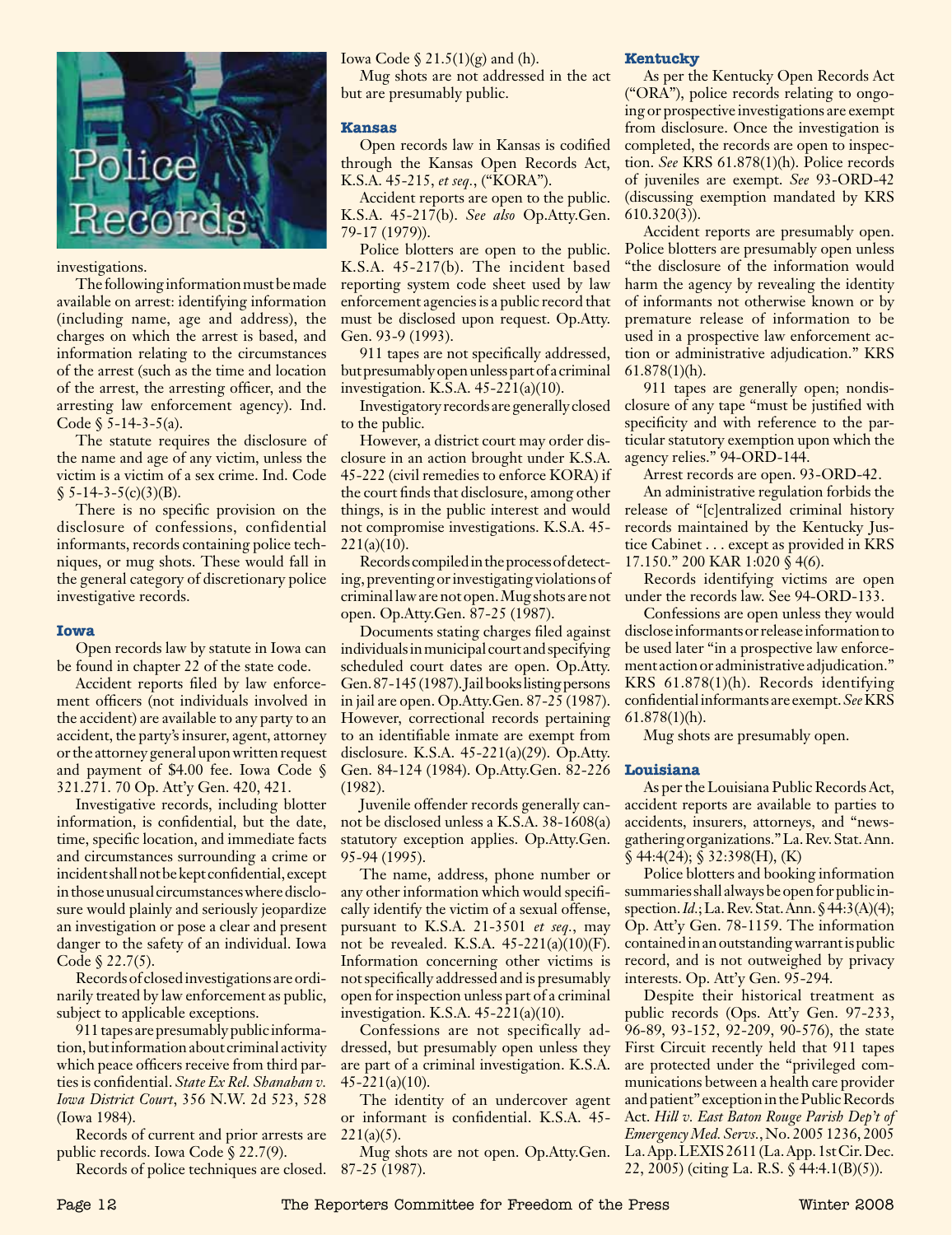

AP Photo by *The Express-Times*

**Bethlehem, Pa., Police Commissioner Francis R. Donchez pulls a criminal records file at police headquarters for a reporter who requested information as part of a 2005 statewide FOIA audit.**

Records of active investigations are exempt, except for the initial police report. La. Rev. Stat. Ann. § 44:3(A)(l), (4). Records of closed investigations are public records only after pending or reasonably anticipated litigation is finally adjudicated or settled. La. Rev. Stat. Ann. § 44:3(A)(l).

Arrest records are exempt until the arrested party has been adjudged or pleads guilty. La. Rev. Stat. Ann. § 44:3. Op. Att'y Gen. 97-417.

Compilations of criminal histories are public information, if they do not pertain to a pending or reasonably anticipated criminal prosecution. *See* Op. Att'y Gen. 77-1370 and *State v. Sanders*, 357 So. 2d 1089 (La. 1978).

The act does not require that victims be identified in the initial investigation report. Nor does it prohibit disclosure in that report of the identity of victims except for victims of sexual crimes. La. Rev. Stat. Ann.  $\frac{44:3(A)(4)(b)}{2}$ .

Confessions are exempt during pendency of criminal litigation. La. Rev. Stat. Ann. §  $44:3(A)(1)$ .

Records identifying confidential informants are exempt. La. Rev. Stat. Ann. §  $44:3(A)(2)$ .

Records disclosing police techniques are exempt. La. Rev. Stat. Ann. § 44:3(A)(3). But a general assertion that certain documents reveal investigative techniques is insufficient to justify the privilege.

An opinion of the Attorney General suggests that mug shots are not available for inmates or ex-offenders without special authorization from the Department of Corrections. Op. Att'y Gen. 94-338.

#### **Maine**

Open records law in Maine is codified through the state's Freedom of Access Act ("FOAA") in sections 401-410 of Title 1 of the Maine Revised Statutes Annotated.

Accident reports are generally available.

When a police blotter is used, it is generally an available record.

Transcripts of 911 calls are available to the public. The transcript will not contain names, addresses or telephone numbers of persons placing the call or receiving assistance. Upon good cause shown by the requester, a court may release the audio tape. 25 M.R.S.A. § 2929.

Records of active and inactive investigations are subject to the same statute. Pursuant to 16 M.R.S.A.  $\frac{614(1)}{20}$ , reports or records that contain intelligence and investigative information and that are prepared by, prepared at the direction of or kept in the custody of a criminal justice agency are confidential and may not be disseminated if there is a

reasonable possibility that public release or inspection of the reports or records would interfere with law enforcement or invade personal privacy.

Arrest records are available. 16 M.R.S.A. §§ 611-622.

The identity of a victim generally receives no special treatment under the FOAA statute or any related law. However the identity of minor victims of sexual offenses is confidential and prosecutors shall refrain from unnecessary pre-trial publicity that might reveal the minor's identity. 30-A M.R.S.A. § 288.

The availability of a confession is controlled by the availability of investigatory records of the offense involved. 16 M.R.S.A. §§ 611-622.

Records revealing confidential informants are not available. 16 M.R.S.A. §§ 611-622.

Records describing police techniques are confidential. 16 M.R.S.A. § 614(1)(G).

Mug shots are available. 16 M.R.S.A. §§ 611-622.

#### **Maryland**

Open records law in Maryland is codified through the state's Public Information Act ("PIA"), Md. Code Ann., State Gov't §§ 10-611 to 10-628.

Accident reports are closed to attorneys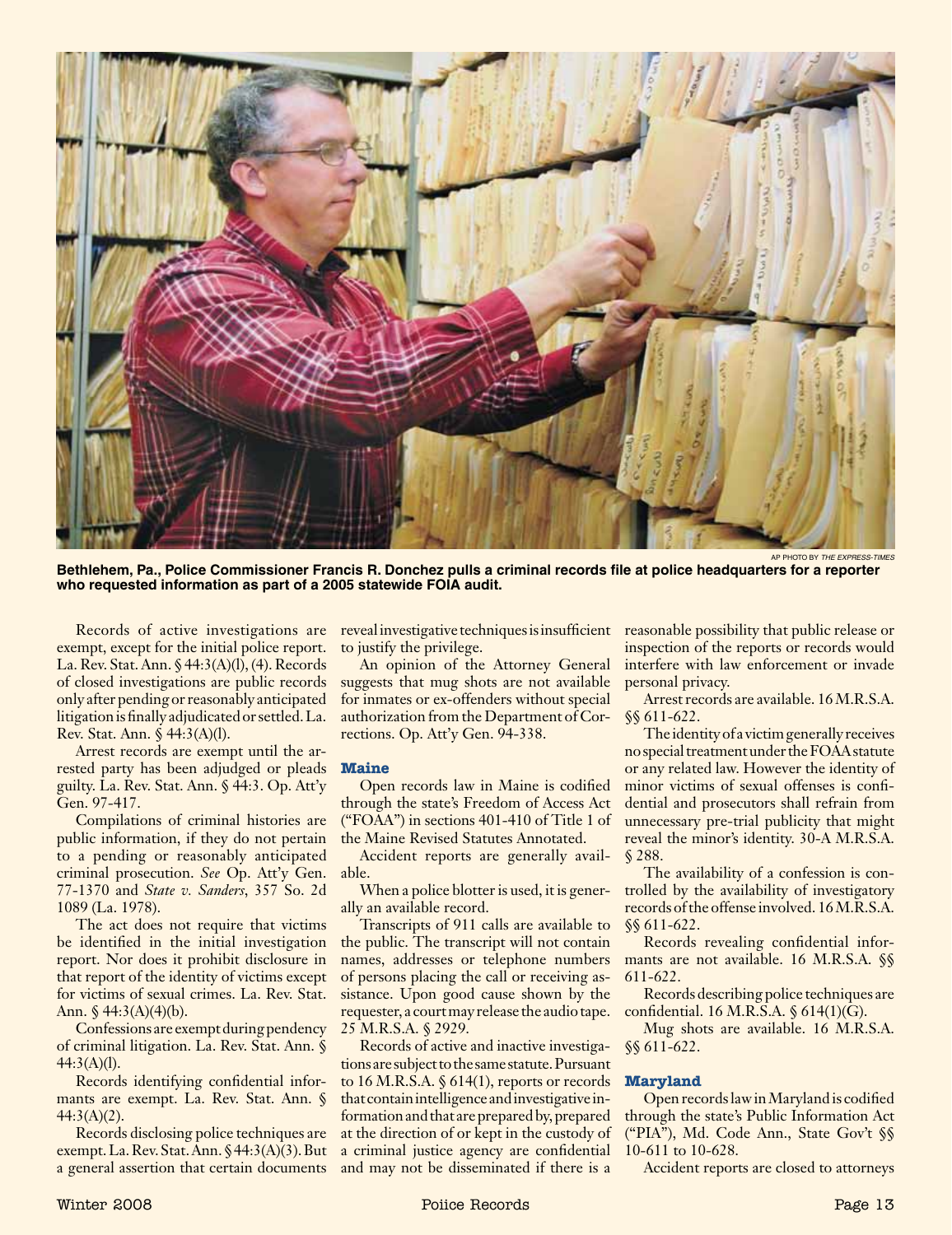

or their agents or employees for marketing or soliciting legal services, or to anyone working on behalf of such.  $\S$  10-616(h)(2). Otherwise, accident reports are open for public inspection.

Police blotters are not exempt from disclosure, because they are not records of investigations or investigatory files. *See* §§  $10-616(h)$ ,  $10-618(f)$ .

911 tapes are public records, except for those portions exempted from disclosure for other reasons. 71 Op. Att'y Gen. 288 (1986).

Investigatory records may be closed under specified circumstances. § 10-618(f). The State's Attorney is neither required nor authorized to disclose a police investigative report or any part of it that was used for grand jury proceedings. *Office of the State Prosecutor v. Judicial Watch Inc.*, 356 Md. 118, 133, 737 A.2d 592, 600 (1999). Records of active investigations conducted by the Attorney General, a State's Attorney, city or county attorney, police department or sheriff may be closed. § 10-618(f). Once an investigation is closed, investigatory files are subject to disclosure, based upon an amendment to the comparable FOIA exemption. *See Fioretti*, 351 Md. at 83, 716 A.2d at 267; *Bowen v. Davison*, 135 Md. App, 252, 761 A.2d 1013, 1015 (2000).

Arrest records are open, because they are not records of investigations or investigatory files. 63 Op. Att'y Gen. 543 (1978); *see also* § 10-616(h), 10-618(f).

Compilations of criminal histories are open, since they are not records of investigations or investigatory files. *See* §§ 10-616(h), 10-618(f).

Victims' names and addresses are open to disclosure under the PIA. *See* §§ 10-616(h), 10-618(f). However, the custodian of such a record would be required under the PIA to consider not only the privacy interests of the victim, but also assertions about the public interest in disclosure that are made by the requester. 77 Op. Att'y Gen. 227 (1992).

Disclosure of confessions, if part of an investigatory file, may be denied. § 10-618(f). Otherwise, the confession is a non-exempt and, therefore, producible part of the police record. § 10-616(h).

Records relating to or disclosing confi-

dential informants may be closed to disclosure pursuant to  $\frac{10-618(f)(2)(d)}{2}$ .

Records relating to or disclosing police or other law enforcement investigative techniques may be closed pursuant to §  $10-618(f)(2)(v)$ .

Mug shots that are part of police records are subject to disclosure. § 10-616(h).

#### **Massachusetts**

Accident reports are routinely available. See General Law c. 66, § 10(a).

Police logs listing, in chronological order, responses to valid complaints, crimes reported, names and addresses of persons arrested and charges against such persons, are public records. G.L. c. 41, § 98F.

911 tapes are available subject to investigatory exceptions.

Investigatory records for active investigations are normally not available. G.L. c. 4, § 7, cl. 26(f). Records of closed investigations are available if disclosure would not "probably so prejudice the possibility of effective law enforcement that such disclosure would not be in the public interest." G.L. c. 4,  $\oint$ 7, cl. 26(f).

A police log record of arrests is open. G.L. c. 41, § 98F.

Criminal Offense Record Investigation (CORI) exemptions may apply to certain records relating to criminal histories, including criminal charges, arrests, pre-trial proceedings or other judicial proceedings where the information sought was recorded as a result of the initiation of criminal proceedings. G.L. c. 6, § 167-178B. If information being requested does not concern a crime for which incarceration is possible, then the record is public. CORI law also does not apply to evaluative information (records primarily used in connection with bail, pre-trial or post-trial release proceedings, sentencing, correctional and rehabilitative planning, probation, or parole) or intelligence information (records and data compiled by a criminal justice agency for the purpose of criminal investigation). *See* G.L. c. 6, § 167.

Criminal records may be obtained if evidence is offered that the public interest in disseminating the requested CORI outweighs the personal privacy interests of the subjects whose information is sought. Such information can be obtained only from the Criminal History Systems Board in Boston.

Names of victims of rape and sexual assault are confidential. G.L. c. 41, § 97D.

No statutory restriction applies to confessions but they are normally not available. It is unethical for a lawyer or District Attorney to make pre-trial announcement or release of such information. Massachusetts Rules of Professional Conduct Rule 3.6 (*cited in* Supreme Judicial Court Rule 3:07).

Names of confidential informants are normally not available. Massachusetts recognizes an absolute informant privilege, *Worthington v. Scribner,* 109 Mass. 487 (1872); *District Attorney v. Flatley,* 419 Mass. 507, 510, 646 N.E.2d 127, 129 (1995), except in the case of non-confidential information and informants, *Commonwealth v. Congdon,* 265 Mass. 166, 174, 165 N.E. 467, 469 (1928).

Information on police techniques and procedures is available if released by police. Otherwise, probably not. *See* G.L. c. 4, § 7 cl. 26(f); c. 39, § 23B(4).

There are no statutory or case law restrictions on release of mug shots, although the investigatory exception may apply in some circumstances. Generally, release is probably discretionary with law enforcement authorities.

#### **Michigan**

Open records law in Michigan is codified through the state's Freedom of Information Act ("FOIA"), Mich. Comp. Laws Ann. ("MCLA") §§ 15.231 - .246.

The names and addresses of persons who had been injured, potentially injured or killed in automobile accidents are subject to the FOIA privacy exemption. *Baker, P.C. v. City of Westland,* 245 Mich. App. 90, 627 N.W.2d 27 (2001)

Police incident reports are generally public unless the public body can justify the application of a FOIA exemption. *See Evening News Ass'n v. City of Troy*, 417 Mich. 481, 339 N.W.2d 421 (1983).

According to the Attorney General, a law enforcement agency may refuse to release the name of a person who has been arrested, but not charged, in a complaint or information, with commission of a crime, on the grounds that disclosure would result in a "clearly unwarranted invasion of privacy." 1979-80 Op. Att'y Gen. 255, 282 (1979). Similarly, a public body may withhold records showing the final disposition of an arrest record of a person found not guilty or where there was a decision not to prosecute, because disclosure would constitute a clearly unwarranted invasion of an arrested person's right to privacy in the absence of a public interest in his or her record. 1979-80 Op. Att'y Gen. at 282-83.

Since a sex crime complainant's past sexual history would concern intimate details of a highly personal nature, it would be exempt from disclosure as an unwarranted invasion of personal privacy, as would the complainant's address and telephone number and the names of parents and their address and telephone number. *Pennington v. Washtenaw County Sheriff,* 125 Mich. 556, 336 N.W.2d 828 (1983).

Confessions are presumably open.

Records identifying confidential in-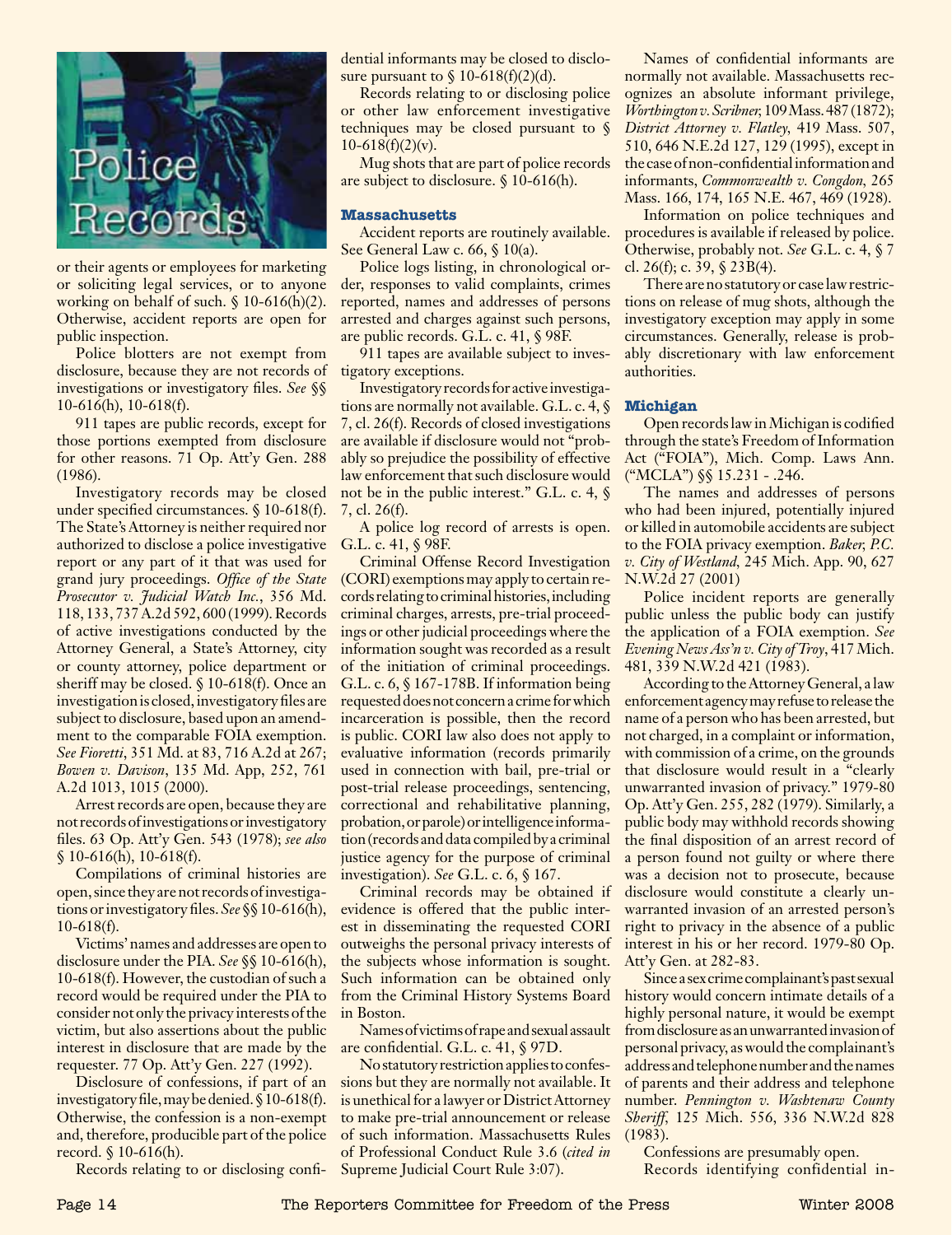formants are generally exempt. *See* MCLA § 15.243(1)(b)(iv) and  $MCLA \$  $15.243(1)(s)(i)$ .

The FOIA does not create any prohibition against the release of file photographs taken of criminal suspects by law enforcement officials. 1979-80 Op. Att'y Gen. 468, 470 (1979). However, while such photographs are public records under the FOIA, they may in some circumstances be exempt -- as where a clearly unwarranted invasion of privacy may occur in the release of such photographs (MCLA § 15.243(1)(a)). Nevertheless, booking photos have been held not to be entitled to exemption from disclosure under the FOIA where the subject involved had been arrested, charged in open court and was awaiting trial. *Detroit Free Press v. Oakland County Sheriff,* 164 Mich. App. 656, 418 N.W. 2d 124 (1987).

#### **Minnesota**

Open records law in Minnesota is primarily codified through the Minnesota Data Practices Act ("MGDPA").

In regard to police-related records, access to public records is governed by the Section entitled "comprehensive law enforcement data." § 13.82. Section 13.82 attempts to categorize specific actions and information that involve law enforcement functions and that would, in most cases, form the nucleus of official actions. For example, subdivision 2 of the section identifies public "arrest data." Subdivision 3 requires that "request for service data," or data documenting service requests by the public, be accessible. Subdivision 4 allows access to "response or incident data," which document action taken by the law enforcement agency.

There is no specific provision that deals with accident reports. Since accidents would normally fall within arrest data or response to incident data, and since response or incident data include "responses to traffic accidents," data contained on accident reports would generally be public. § 13.82, subd. 4.

"Police blotter" data are not separately identified in the Act. To the extent that a "police blotter" would include arrest data, such as agency action, resistance encountered, charge or other legal basis for the action, identity and place of custody of arrestee, it would be public.

Generally, audio recordings of 911 telephone calls are not public. A written transcript is available upon request. § 13.82, subd. 4.

Section 13.82, subd. 7 protects "investigative data" collected to prepare a case against a person as confidential, as long as the investigation is active. Subdivision 7 also allows any person to bring action to compel access to investigative data.

**governor's office in the State Capitol in 2007.**

"Inactive investigative data" are public. Along with the expiration of formal time periods, an investigation becomes inactive when the agency decides "not to pursue the case." § 13.82, subd. 7.

Section 13.82, subd. 2 identifies "arrest data" that are public. Such data include the actions of the agency, such as resistance encountered or pursuit, the charge, arrest, warrants or other legal basis for the action, the identity of the person arrested or cited and all matters relating to the custody of that person.

Criminal histories, or "rap sheets," have, as a matter of practice, always been available either with respect to an arrested person or generally from the Bureau of Apprehension (BCA). Section 13.87 specifies the criminal history data that are available from the BCA.

Section 13.82 has specific subdivisions protecting the identity of victims of child abuse or neglect or vulnerable adult maltreatment from disclosure. Section 13.82 also protects the identities of victims of criminal sexual conduct, child abuse and vulnerable adults. Subdivision 17 also protects those other victims or witnesses who have requested that they not be identified.

There is no specific provision within  $\oint$ 13.82 that deals with access to "statements" or "confessions." If the statement is given at or about the time of arrest and is documented as a part of the initial report on the incident, it would likely be public under § 13.82, subd. 2 and 6. If the statement or confession was collected while the investigation was active, it would probably be protected from disclosure. § 13.82, subd. 7.

Section 13.82, subd. 17(c) protects the identity of informants "if the agency reasonably determines that revealing the identify of the informant would threaten the personal safety of the informant."

Section 13.82, subd. 25 indicates that "deliberative processes or investigative techniques of law enforcement agencies are confidential."

Booking photographs, meaning the "image" taken by law enforcement officials to identify someone in connection with their arrest, are public. § 13.82, subd. 26.

#### **Mississippi**

As per the state's Public Records Act, police records are generally permitted to be closed by law, but frequently open in practice. *See* § 45-29-1. Accident reports are open.

Access to police blotter information, 911 tapes, and confessions depends on the contents of the report, and whether any of the material is subject to other exemptions.

Criminal case files and records related to those cases are generally exempt from the act. Op. Att'y Gen. March 2, 2001 to Carter.

Arrest records are open.

Records that may identify victims are still open, if they are not investigatory record.

Records that would reveal confidential informants may be closed.

Records revealing police techniques may be closed. *See* Op. Att'y Gen. Sept. 7,

AP Photo BY Bob MacDonnell, *The Hartford Courant* **Universal health care protesters were handcuffed and arrested in front of the Conn.** 

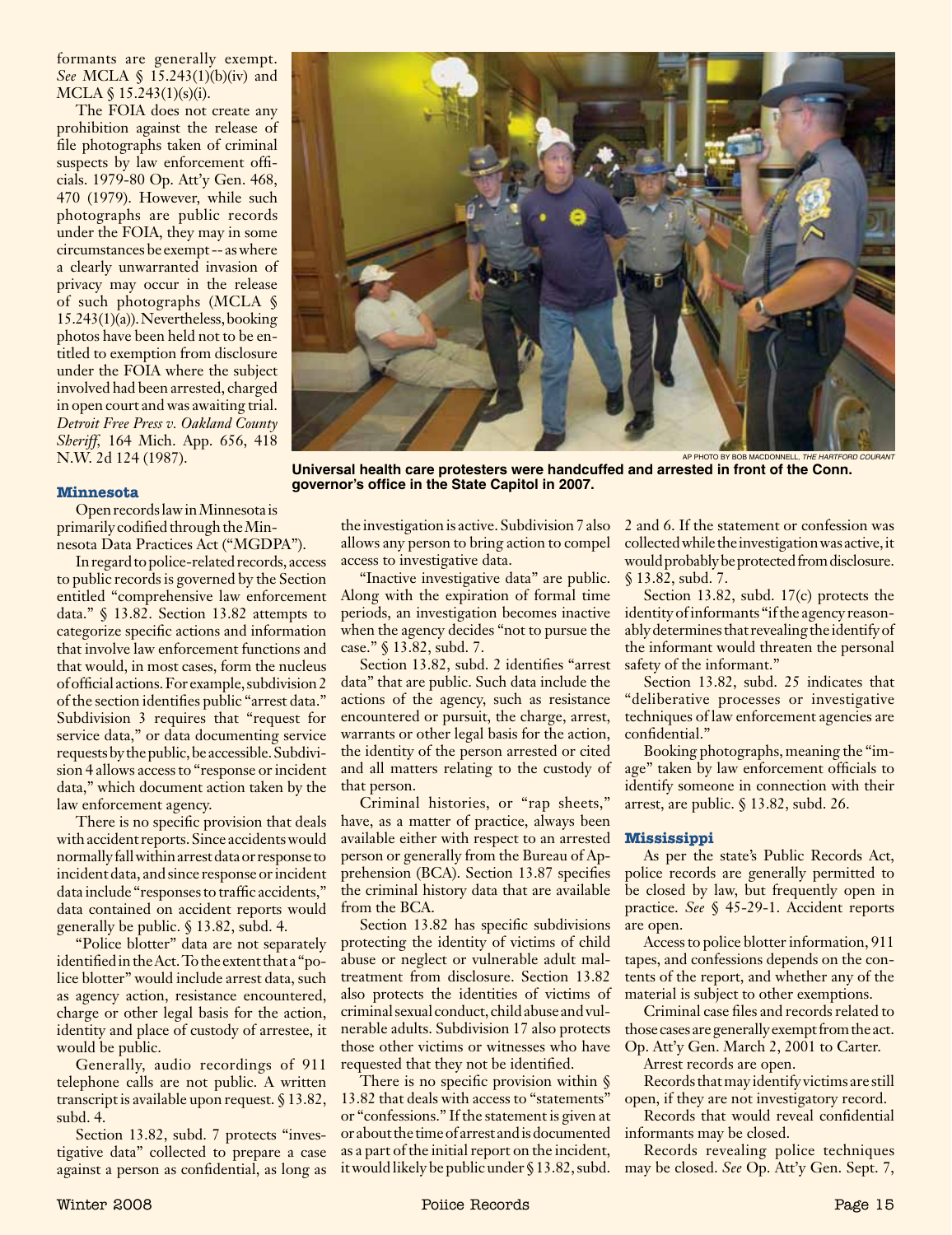

1995 to Jerry A. Evans (policy on vehicle searches).

Mug shots are generally open.

#### **Missouri**

Open records law in Missouri is primarily codified through the Sunshine Law, Mo.Rev. Stat. §§ 610.010-.035, Arrest Records Law, Mo.Rev.Stat. §§ 610.100-.126), and the Public Records Law, Mo.Rev.Stat. §§ 109.180-.190.

Certain information regarding accident reports may be available if maintained on a law enforcement agency's daily log. Mo.Rev. Stat. § 300.125.

Local law enforcement agencies that maintain a daily log or record that lists suspected crimes, accidents, or complaints are required to make certain limited information available to the public, including the time, substance and location of all complaints or requests for assistance and information relating to the underlying occurrence. Mo.Rev. Stat. § 610.200.

911 tapes are inaccessible to the general public. Mo.Rev.Stat. § 610.150.

Investigation reports are closed records until the investigation becomes "inactive." Mo.Rev.Stat. § 610.100.2. The term "inactive" is defined to include a decision by a law enforcement agency not to pursue a case, the expiration of the applicable statute of limitations, or the finality of convictions and exhaustion of all appeals. Mo.Rev.Stat. § 610.100.1(3).

All arrest reports and incident reports are public records. Mo.Rev.Stat. § 610.100.2. However, if a person who is arrested is not charged with an offense within thirty days, or if the charge is dismissed or the person is found not guilty, official records of the arrest and of any confinement incidental to that arrest become closed records.

Law enforcement agencies are afforded discretion to withhold arrest, incident, or other reports or records if they contain information that is "reasonably likely to pose a clear and present danger to the safety of any victim, witness, undercover officer or other person." Mo.Rev.Stat. § 610.100.3.

Law enforcement agencies are afforded discretion to withhold arrest, incident, or other reports or records if they contain in-

formation that is "reasonably likely to pose a (Reissue 1995). clear and present danger to the safety of any victim, witness, undercover officer or other person." Mo.Rev.Stat. § 610.100.3.

#### **Montana**

As mandated through a state constitutional provision and open records statutes, police records including accident reports, police blotters, 911 tapes, and initial arrest records are all public criminal justice information. *See Barr v. Great Falls Intern. Airport Authority*, 326 Mont. 93, 107 P.3d 471 (2005) (holding arrest record from Alaska contained in national computer database was public criminal justice information). For arrest records, also see *Barr v. Great Falls Intern. Airport Authority*, 326 Mont. 93, 107 P.3d 471 (2005) (holding arrest record from Alaska contained in national computer database was public criminal justice information).

Investigative records, active and closed, computation of criminal histories, confessions, confidential informants, and police techniques are all confidential criminal justice information subject to the balancing test. *See also* Montana Criminal Justice Information Act of 1979, Mont. Code Ann. §§ 44-5-101 to -515 (1987); *Engrav v. Cragun*, 769 P.2d 1224 (1989); 42 A.G. Op. 119 (1988).

### **Nebraska**

As codified within Nebraska Revised Statutes, accident reports appear to be available for inspection in the absence of a specific exemption stating otherwise.

Police blotter information was specifically made public record by Neb. Rev. Stat. § 29-3521(2) (Reissue 1995).

Copies of 911 tapes are occasionally withheld, although there is no statutory authority for such withholding. Some law enforcement agencies take the position that all tapes are investigatory records.

"Records developed or received by law enforcement agencies and other public bodies charged with duties of investigation or examination of persons, institutions, or businesses, when the records constitute a part of the examination, investigation, intelligence information, citizen complaints or inquiries, informant identification, or strategic or tactical information used in law enforcement training" are exempt from disclosure. The public records law does not distinguish between active and closed files.

Arrest records are available for public inspection as a part of criminal history information, notwithstanding the language of the exception for investigatory records. *See* Neb. Rev. Stat. §§ 29-3506; 29-3520 (Reissue 1995).

Compilations of criminal histories are public records. Neb. Rev. Stat. § 29-3520

No specific statutory provision addresses records that identify victims, confidential informants, or police techniques. To the extent that such information is part of law enforcement investigatory files, it may be withheld from disclosure.

Confessions admitted in evidence at a court hearing closed to the public pursuant to Nebraska Supreme Court guidelines may be sealed.

Mug shots are public records. Neb. Rev. Stat. § 29-3521(1) (Reissue 1995).

#### **Nevada**

Active investigation records are not specifically closed by statute, but the balancing test set forth in *Donrey of Nevada v. Bradshaw*, 106 Nev. 630, 798 P.2d 144 (1990), generally weighs in favor of closure. Inactive investigation records are more likely to be considered open under the balancing test.

Compilations of criminal histories are closed to the general public, but must be disclosed to any "reporter for the electronic or printed media in his professional capacity for communication to the public." N.R.S. 179A.100(5)(l).

Records such as accident reports, police blotters. 911 tapes, arrest records, confessions, mug shots are presumably open. Records identifying victims are presumably open but some police agencies are slow to release victim information.

Records that would identify confidential informants may be closed. Protecting confidential sources is specifically listed as a balancing test factor in *Donrey of Nevada v. Bradshaw*, 106 Nev. 630, 798 P.2d 144 (1990).

Records revealing police techniques may be closed. Protecting confidential police techniques is specifically listed as a balancing test factor in *Donrey of Nevada v. Bradshaw*, 106 Nev. 630, 798 P.2d 144 (1990).

#### **New Hampshire**

The New Hampshire "right to know" law is contained within RSA Ch. 91-A, as amended, and is entitled "Access to Public Records and Meetings" (hereinafter "Statute").

The status of investigatory records is controlled by the law enforcement records of the Federal FOIA, 5 U.S.C. Sec. 552(b)(7), adopted by *Lodge v. Knowlton*, 118 N.H. 574 (1978), meaning that they are presumably open unless they interfere with investigations or invade personal privacy.

Arrest records, by custom and practice, are considered public, unless the government can establish an exemption under *Lodge v. Knowlton*, 118 N.H. 574 (1978).

The statute does not explicitly cover accident reports or police blotters, but the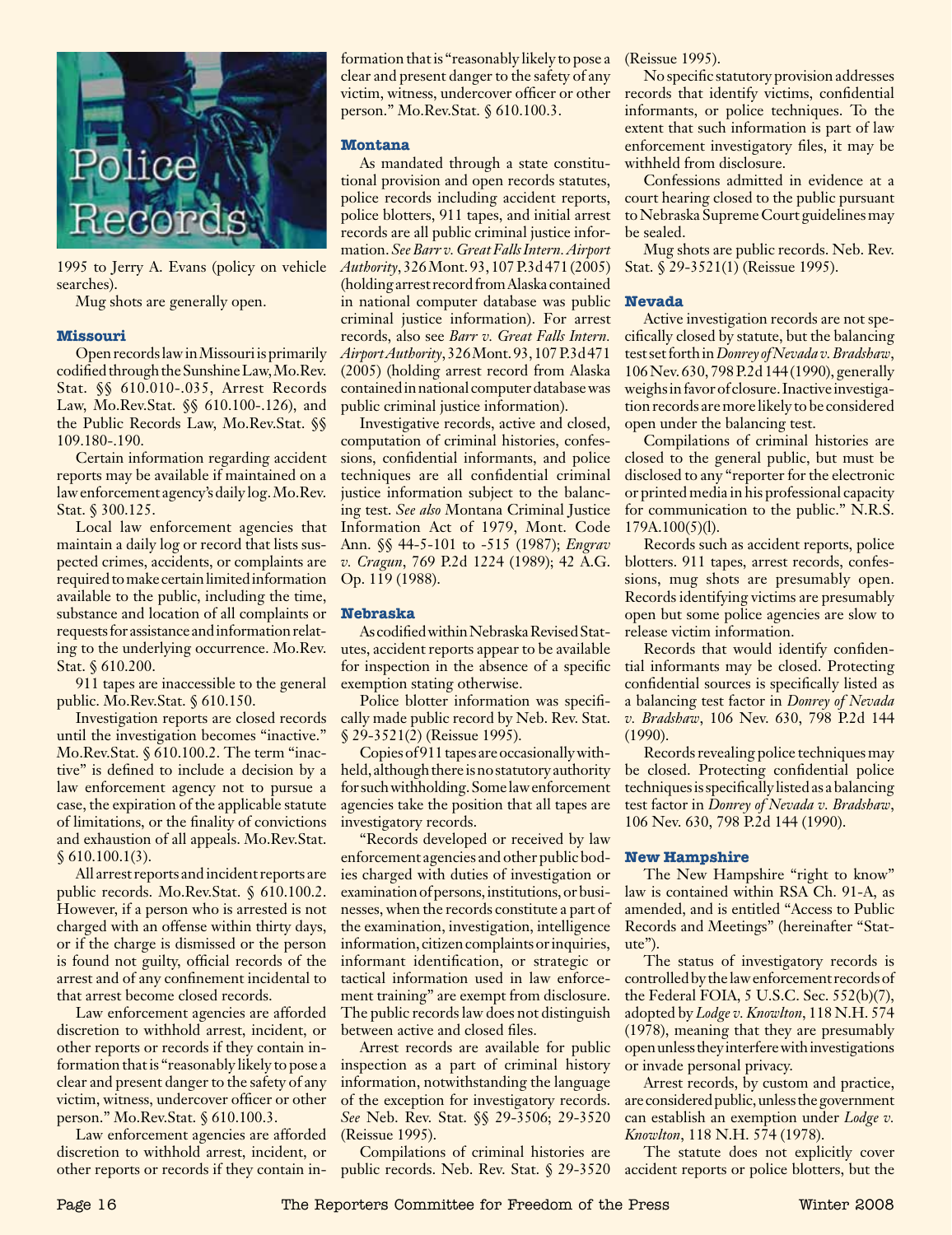general practice is that these records are public.

There are no reported decisions involving 911 tapes, identities of victims, confessions, confidential informants, police techniques or mug shots.

The status of criminal history record information is governed by the State Security and Privacy Plan.

#### **New Jersey**

As per the state's Open Public Records Act ("OPRA"), accident reports are public records under N.J.S.A. 39:4-131.

The Appellate Division has held that a 911 tape was a government record, did not constitute a criminal investigatory record and was thus accessible, but noted that the decision was based on the particular circumstances in the case. *Serrano v. South Brunswick Tp.*, 358 N.J. Super*.* 352 (App. Div 2003).

N.J.S.A. 47:1a-1.1 exempts from the definition of government record and thus from access criminal investigatory records which are defined as a record not required by law to be made, maintained or kept on file that is held by a law enforcement agency pertaining to any criminal investigation or related civil enforcement proceeding.

**was killed in the accident.**

Criminal investigatory records are generally confidential and only information regarding the type of crime, time, location and type of weapon may be released. In the case of a closed investigation, while the records are not statutory public records, police reports and internal police records are considered common law public records which may be subject to disclosure following an *in camera* review and balancing of interests by the court. *See Shuttleworth v. City of Camden*, 258 N.J. Super*.* 573, 610 A.2d 985 (App. Div. 1992); *Asbury Park Press Inc. v. Borough of Seaside Heights*, 246 N.J. Super*.* 62, 586 A.2d 870 (Law Div. 1990).

When an arrest is made the public is entitled to the suspect's name, age, residence, occupation, marital status, the charges, the amount of bail and the circumstances surrounding arrest, but not to prior arrest record. N.J.S.A*.* 47:1A-4.

Access to the State Criminal History Record Information File is limited to specifically authorized agencies. N.J.A.C 13:59-1.1.



**Two Arkansas state troopers look over an accident reconstruction sketch in 2008. Another trooper** 

Information regarding a confession is a confidential criminal investigation record until utilized in court proceedings or until the investigation is closed.

Information regarding a confidential informant generally is privileged unless otherwise ordered by a court. *See* N.J.S.A. 2A:64A-28; *Shuttleworth v. City of Camden*, 258 N.J. Super. 573, 610 A.2d 985 (App. Div. 1992).

N.J.S.A. 47:1A-1 exempts from the definition of a government record security measures and surveillance techniques which, if disclosed, would create a risk to the safety of person's property.

Police photographs and mug shots are exempt from disclosure under Kean Executive Order No. 123 (1985) and thus exempt under OPRA.

#### **New Mexico**

As per the state's Inspection of Public Records Act, accident reports are open. § 29-10-7(5), NMSA 1978.

Police blotters are open; § 29-10-7(2), NMSA 1978.

911 tapes are open, pursuant to the At-Law ("FOIL").

torney General's Compliance Guide and unpublished court decisions.

AP Photo by Corey S. Krasko, *The Southwest Times Record*

Investigatory records are confidential if the records reveal confidential sources, methods, information or individuals accused but not charged with a crime, without regard to whether the investigation is active or closed. § 14-2-1(D), NMSA 1978.

Arrest records are open; *see* generally § 29-10-7 and § 14-2-1(D), NMSA 1978.

Compilations of criminal histories are presumably open; *see* generally § 29-10-7 and § 14-2-1(D), NMSA 1978.

Records that would identify victims are generally open, but subject to closure if disclosure reveals confidential sources, methods or information that would seriously interfere with the effectiveness of an investigation.

Records of confessions are not clearly open; there is no precedent available.

Records that would reveal confidential informants are not public;  $\oint$  14-2-1(D), NMSA 1978.

Records containing police techniques are not public if disclosure would reveal a confidential method; § 14-2-1(D), NMSA 1978.

Mug shots are open; *see* generally § 29- 10-7 and § 14-2-6(E), NMSA 1978.

#### **New York**

Open records law in New York derives from the state's Freedom of Information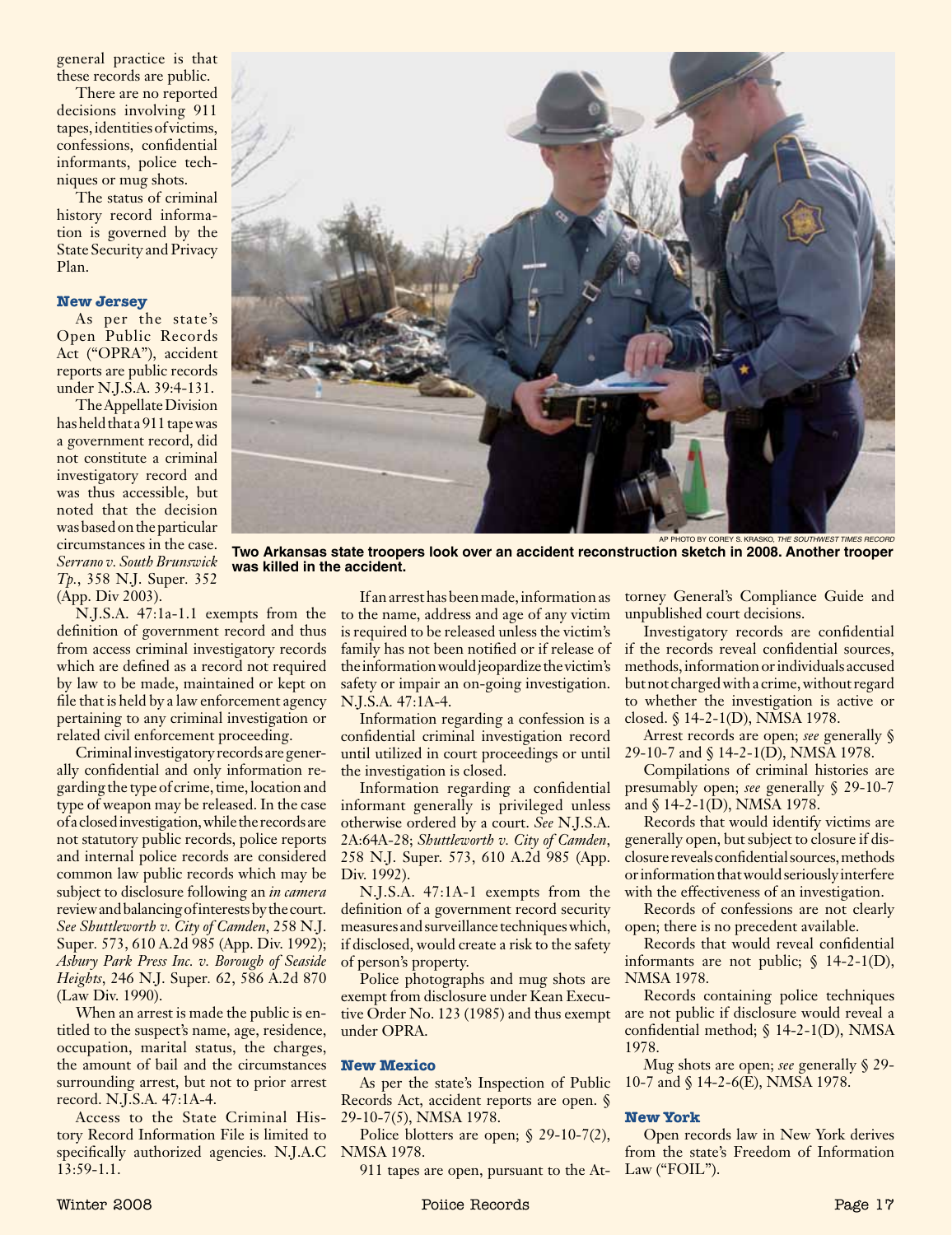

Leather-bound books of "police activity logs" in which police officers recorded all of their work-related activities are agency records subject to disclosure under FOIL, even though officers themselves maintained physical possession of the activity logs. *Gould v. New York City Police Dep't,* 89 N.Y.2d 267, 653 N.Y.S.2d 54 (1996).

Accident reports are open, but names and addresses of accident victims can be deleted on privacy grounds.

Police blotters are presumably open.

The Committee on Open Government has expressed the opinion that 911 tapes can be viewed as records compiled in the ordinary course of business and as such, should generally be subject to disclosure. Comm. Open Gov't, FOIL-AO-3734 (1985); FOIL-AO-3540 (1984).

An agency may deny access to records or portions thereof that are compiled for law enforcement purposes and which, if disclosed, would interfere with law enforcement investigations or judicial proceedings. N.Y. Pub. Off. Law § 87(2)(e)(i) (McKinney 1988).

Arrest records are generally open.

The FOIL does not directly exempt from disclosure compilations of criminal histories. The New York State Division of Criminal Justice Services, which compiles criminal histories, is governed by a statutory directive to adopt measures to assure the security and privacy of identification and information data in its possession. N.Y. Exec. Law § 837(8) (McKinney 1982). The division has relied upon this statutory provision to promulgate regulations exempting information in its criminal history files from disclosure on the basis that disclosure would result in an unwarranted invasion of personal privacy. 9 N.Y.C.R.R. 6150.4(b)(6) (1978).

Convictions records are available under FOIL. *See Geames v. Henry*, 173 A.D.2d 825, 572 N.Y.S.2d 635 (2d Dep't 1991).

Records including victim information are generally open; one court rejected a sheriff's practice of withholding reports of offenses when the person reporting the offense indicated a preference that the incident not be released to media. *Johnson Newspaper Corp. v. Call*, 115 A.D.2d 335, 495 N.Y.S.2d 813 (4th Dep't 1985)

portions thereof that are compiled for law enforcement purposes and which, if disclosed, would identify a confidential source or disclose confidential information relating to criminal investigations. N.Y. Pub. Off. Law  $\S 87(2)$ (e)(iii) (McKinney 1988).

An agency may deny access to records or portions thereof that are compiled for law enforcement purposes and which, if disclosed, would reveal criminal investigative techniques or procedures, except routine techniques and procedures. N.Y. Pub. Off. Law § 87(2)(e)(iv) (McKinney Supp. 1988).

There are no cases on whether mug shots must be made available.

#### **North Carolina**

Section 132-1.4 of the General Statutes governs criminal investigations and intelligence information records, which generally are not public records. Certain information, however, *is* public, including the time, date, location, and nature of an apparent violation of the law; the name, sex, age, address, employment, and alleged violation of law of a person arrested, charged, or indicted; the circumstances surrounding an arrest; and the contents of "911" calls, except for information that would identify the caller. G.S. § 132-1.4.

Motor vehicle accident reports are public records and are routinely available from the Division of Motor Vehicles. G.S. § 20-166.1.

There is no requirement that law enforcement keep a "police blotter" or "log." The Public Records Law does not contain any exclusion or exemption for such documents.

Many details from arrest records are public information. G.S. § 132-1.4(c). The public records law expressly provides that absent a court order sealing them, the following records are public: arrest and search warrants that have been returned by law enforcement agencies, indictments, criminal summons, and nontestimonial identification orders. G.S. § 132-1.4(k).

Criminal histories as reflected in the records maintained in the offices of the various clerks of court are public records. G.S. 7A-109(a) specifically states that records maintained by clerks of court are open to public inspection. By contrast, criminal history records stored in the computerized Police Information Network (PIN) are not open to public inspection.

Names of victims and complaining witnesses disclosed in arrest documents, charges, indictments, applications for search warrants and similar documents are matters of public record. G.S. § 132-1.4(c)(6).

The public records law does not con-

An agency may deny access to records or tain any provision specifically relating to confessions. Ordinarily, the existence of a confession becomes a matter of public record when it is the subject of a pre-trial suppression hearing or when it is offered in evidence at trial.

> The public records law provides that information pertaining to confidential informants is within the definition of "records of criminal investigations," which are not public records. G.S. § 132-1.4(b).

> The public records law does not address the status of documents disclosing "police techniques." However, it is anticipated that the Attorney General would take the position that information concerning law enforcement techniques is part and parcel of the law enforcement agency's "investigative files," and thus is not a matter of public record.

> Mug shots are not explicitly treated under the public records law. Photographs are included within the definition of public records, but they are also included within the definition of records of criminal investigations, which would make them exempt from disclosure. In practice, many law enforcement agencies routinely release mug shots.

#### **North Dakota**

North Dakota Century Code § 44-04- 18.7 provides that "active criminal intelligence information and active criminal investigative information" are exempt from the open records law. Such information does not include: the arrestee description, including name, date of birth, address, race, sex, physical description, and occupation of arrestee; facts concerning the arrest, including the cause of arrest and the name of the arresting officer; conviction information; disposition of all warrants; a chronological list of incidents, including initial offense report information showing the offense, date, time, general location, officer, and a brief summary of what occurred; a crime summary; radio log; and general registers, including jail booking information.

Accident reports and police blotters are open under N.D.C.C. § 44-04-18.7.

Names, addresses, and telephone numbers that must be provided to a 911 public service answering point under N.D.C.C. § 57-40.6-06, may be used only for verifying the location or identity, or both, for response purposes only, of a person calling a 911 answering point for emergency help. N.D.C.C. § 57-40.6-07.

Criminal intelligence and investigative information that is not considered 'active' can be closed to the extent that the information is personal information. When an investigation is inactive with no expectation that it will recommence, there is no ongoing investigation and information regarding the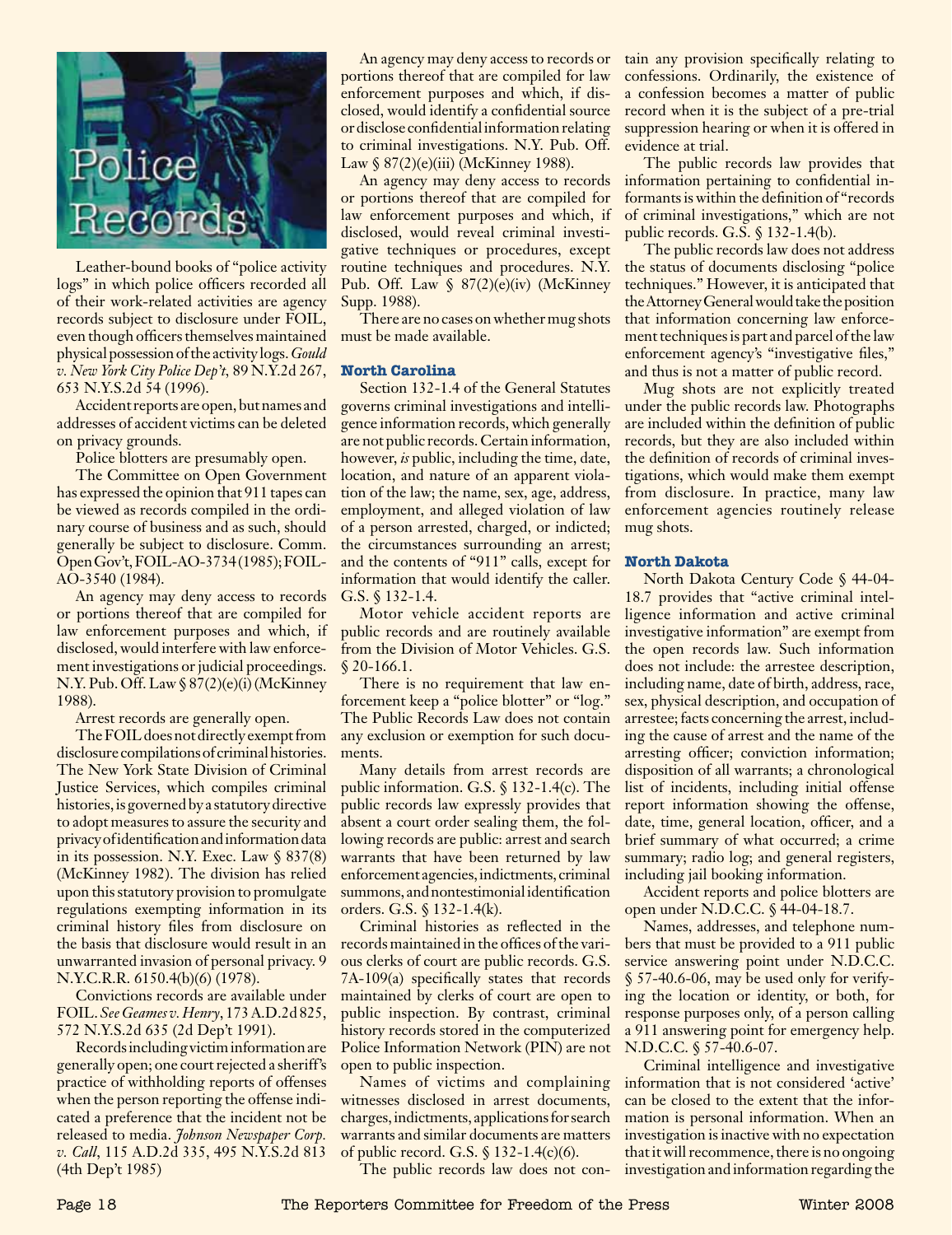investigation is open to the public. N.D.C.C. **Oklahoma** § 44-04-18.7.

The state law does not specifically address whether records including victim information, confessions, confidential informants, or police techniques are open.

Mug shots are open under N.D.C.C. § 44-04-18.7.

#### **Ohio**

Routine incident reports are not exempt. *State ex rel. Steckman v. Jackson*, 70 Ohio St. 3d 420, 639 N.E.2d 83 (1994).

"Nine-one-one tapes in general . . . are public records which are not exempt from disclosure and must be immediately released upon request." *State, ex rel. Cincinnati Enquirer v. Hamilton County*, 75 Ohio St. 3d 374, 662 N.E.2d 334 (1996).

Ohio law makes no distinction between active and inactive or closed investigations, and the exemption applies even where authorities have decided not to file charges. *State ex rel. Thompson Newspapers Inc. v. Martin*, 47 Ohio St. 3d 28, 546 N.E.2d 939 (1989); *State ex rel. Polovischak v. Mayfield*, 50 Ohio St. 3d 51, 552 N.E.2d 635 (1990).

However, investigatory records may lose exemption status after an investigation leads to a prosecution, and all appeals and postconviction relief are exhausted. *SeeState ex rel. Steckman v. Jackson*, 70 Oho St.3d 420, 639 N.E.2d 83 (1994).

Arrest records are open. *State ex rel. Outlet Communications Inc. v. Lancaster Police Dept.*, 38 Ohio St. 3d 324, 528 N.E.2d 175 (1988).

Criminal histories compiled by the Federal Bureau of Investigation or by the Ohio Bureau of Criminal Identification and Investigation are not available to the public. 42 U.S.C. § 3789g; Ohio Rev. Code § 109.57.

Arrest histories compiled by local governments are public records. *State ex rel. Lippitt v. Kovacic*, 70 Ohio App. 3d 525, 591 N.E.2d 422 (1991).

Information about victims possessed by the police department is not exempt. *Pinkava v. Corrigan*, 64 Ohio App. 3d 499, 581 N.E.2d 1181 (1990).

Confessions are not exempt per se, but can be withheld to protect the defendant's constitutional right to a fair trial. *State ex rel. Vindicator Printing Co. v. Watkins*, 66 Ohio St. 3d 129, 609 N.E.2d 551 (1993).

The identities of confidential informants is exempt where promises of confidentiality are reasonable. Ohio Rev. Code §§  $149.43(A)(2)(a)$ , (A)(2)(b).

Confidential, non-routine police investigative techniques are exempt. Ohio Rev. Code  $\{149.43 \ (A)(2)(c)\}.$ 

Mug shots are not exempt.

A chronological list of all traffic accidents, including date, time and general location of incident as well as the name of the officer and a brief summary of what occurred is public information. 51 Okla. Stat. Supp. 2005, § 24A.8.A.5. However, collision reports are not public records under the act.

Jail blotter or booking information is open. 51 Okla. Stat. Supp. 2005, § 24A.8.A.8.

While not specifically addressed, 911 tapes would appear to fall under records of public calls recorded or radio logs. 51 Okla. Stat. Supp. 2005, §§ 24A.8.6 and 7.

Investigatory records of the attorney general, county and municipal attorneys are confidential except as required by law to be made public. 51 Okla. Stat. 2001, § 24A.12. Investigatory files are not listed among the files which must be released by law enforcement agencies and thus are presumptively closed unless required by law to be made public or where a court finds that the public interest or the interest of an individual outweighs the reason for denial. 51 Okla. Stat. Supp. 2005, § 24A.8.B. *See also* 1999 Okla. Op. Att'y Gen. 58. However, a public record cannot be removed from the public domain by placing it in an investigatory file. 51 Okla. Stat. 2001 § 24A.20.

A description of arrestees and facts concerning arrests are open. 51 Okla. Stat. Supp. 2005 §§ 24A.8.A.1, 2, 5, 6.

Names of persons convicted of criminal offenses are public. 51 Okla. Stat. Supp. 2005 § 24A.8.A.3.

Upon the request of a victim or the district attorney, the court may order the victim's personal information kept confidential if necessary to protect the victim or victim's immediate family and if the information is not necessary to a defense. 22 Okla. Stat. 2001 § 984.2.

Confessions have not been specifically exempted by statute.

No specific statutory authority protects a confidential informer unless the informer objects to the release of information and the agency makes a good faith finding that its release could be damaging to the objecting individual. 1986 Okla. Op. Att'y Gen. 39; *see also* 12 Okla. Stat. 1991, § 2510.

Oklahoma law does not address whether police techniques and mug shots are open.

#### **Oregon**

Disclosure of arrest information or a report of a crime may be delayed if a clear need is shown, including protection of the victim or complaining party. O.R.S. 192.501(3).

Accident reports and police blotters are subject to disclosure.

911 tapes are subject to disclosure (if investigatory material is included, dis-

closure might be withheld under ORS 192.501(3)).

Investigatory records may be exempt under ORS 192.501(3). Arrest records are generally subject to disclosure. ORS 192.501(3).

Compilations of criminal histories may be available under special circumstances pursuant to ORS 181.540; specifically ORS 181.540(b) concerning computerized criminal offender information, which allows some public availability under rules adopted by the state police.

The name of a crime victim is subject to disclosure. ORS 192.501(3)(d). Criminal victim compensation records are not subject to disclosure, under ORS 147.115.

Under ORS 192.501(3), confessions are not available from law enforcement agencies as investigatory records until evidence of the confession has been submitted in a judicial proceeding or the confession is voluntarily disclosed by the agency. However, his information may be sought under Oregon's open courts constitutional provision, Article I, section 10.

Confidential informant information generally is not subject to disclosure. *See* ORS 192.502(3) and ORS 192.501(3).

Investigatory information compiled for criminal law purposes is generally exempt. ORS § 192.501.

Mug shots are open, subject to ORS 192.501(3).

#### **Pennsylvania**

Police records are generally unavailable if they fall within the "investigation exception" of the Right to Know Act. However, there are some circumstances where records may be available.

Accident reports are open, at least so long as they do not serve as a confidential basis for further action. *City of Philadelphia v. Ruczynski*, 24 Pa. D.&C.2d 478 (Phila. Cty. C.P. 1961).

Police blotters specifically have been held to be "public" records, but the request must be directed to the proper custodian. *See Commonwealth v. Mines*, 680 A.2d 1227 (Pa. Cmwlth. 1996); *Lebanon News Publ'g Co. v. City of Lebanon*, 451 A.2d 266 (Pa. Cmwlth. 1982). Whether they would be subject to any exception in the law must be determined on a case-by-case basis. Police incident reports are also public records under the act. *Tapco Inc. v. Township of Neville*, 695 A.2d 460, 465 (Pa. Cmwlth. 1997).

911 tapes may not be "public records" under the act if they do not fulfill the requirement that they form the basis for an agency's decision. *See North Hills News Record v. Town of McCandless,* 722 A.2d 1037 (Pa. 1999).

Investigatory records are non-public under the act. The Act does not distinguish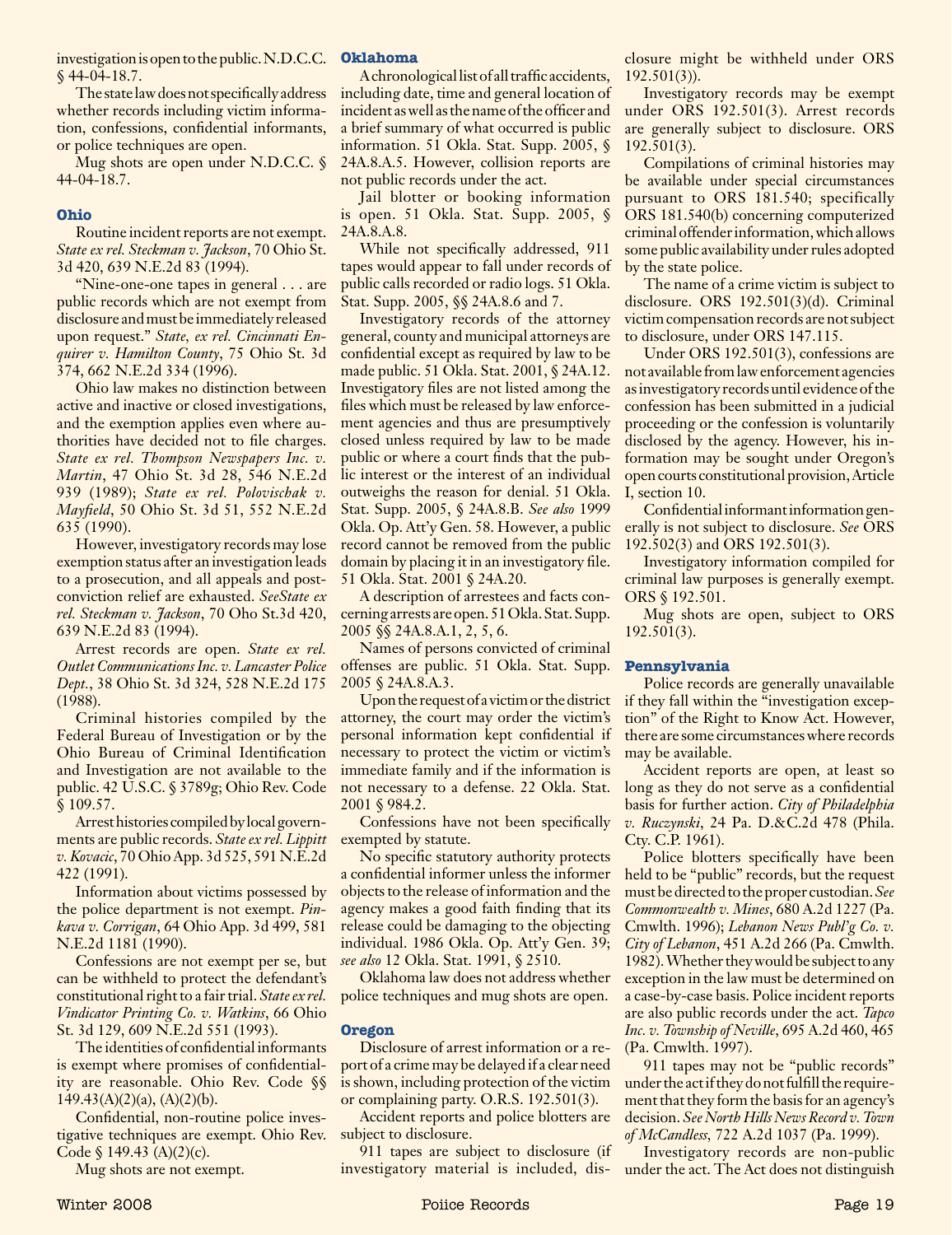

between active and closed investigatory files.

Arrest records must be disclosed on request, for a fee, to individuals, after certain specified "outdated" information, such as arrests when there has been no disposition after 18 months, has been expunged. 18 Pa. Cons. Stat. § 9122.

State police regulations and policy statements regarding the responsibilities of bureaus and divisions and regarding the use of deadly force do not fall within the investigation exception and thus are accessible to the public.

#### **Rhode Island**

Open records law in Rhode Island derives from the state's Access to Public Records Act ("APRA"). R.I. Gen. Laws §§ 38-2-1 *et seq.*

Records for criminal law enforcement are generally excluded from disclosure by Exemption (D) to the extent that disclosure could interfere with criminal investigations or enforcement proceedings, would deprive a person of a fair trial or impartial proceedings, could reasonably be expected to disclose a confidential source, would disclose investigation or prosecution techniques or procedures, or could endanger the life or safety of an individual. R.I. Gen. Laws §  $38 - 2 - 2(4)(i)(D)$ .

Accident reports are presumably open; there is no specific exemption.

Any records reflecting the initial arrest and any complaint against an adult filed in court by a law enforcement agency are expressly not exempt pursuant to Exemption (D). *See* R.I. Gen. Laws § 38-2-2(4)(i)(D).

All telephone calls and all tapes shall remain confidential and be used only for the purpose of handling emergency calls and public safety. *See* R.I. Gen. Laws §§ 39-21.1-17.

Records relating to investigations of crimes are exempt only to the extent that the disclosure could interfere with criminal investigation or enforcement proceedings, would deprive a person of a fair trial or impartial adjudication, could reasonably be expected to constitute a unwarranted invasion of personal privacy, could reasonably be expected to disclose the identity of

a confidential source or the information may be redacted from police reports if the furnished by such a source, would disclose investigation or prosecution techniques or procedures or law enforcement guidelines, or could reasonably be expected to endanger the life or safety of an individual. R.I. Gen. Laws  $$38-2-2(4)(i)(D)$ .

Adult initial arrest records are public. *See* R.I. Gen. Laws § 38-2-2(4)(i)(D).

Compilations of criminal histories are presumably open, subject to qualifications as set forth in Exemption (D); no specific exemption. *See* R.I. Gen. Laws §  $38-2-2(4)(i)(D)$ .

Records identifying victims are open, subject to qualification as set forth in Exemption (D). *See* R.I. Gen. Laws § 38-2-2(4)(i)(D).

Confessions are open, subject to qualification as set forth in Exemption (D). *See* R.I. Gen. Laws  $$ 38-2-2(4)(i)(D)$ .

Records that could reasonably be expected to disclose a confidential source are exempt from disclosure pursuant to Exemption (D). *See* R.I. Gen. Laws § 38-2-2(4)(i)(D).

Records that would disclose investigation or prosecution techniques are exempt from disclosure pursuant to Exemption (D). *See* R.I. Gen. Laws  $$38-2-2(4)(i)(D)$ .

There is no provision regarding mug shots; they are presumably open subject to the above stated restrictions. *See* R.I. Gen. required to be open. Laws  $$38-2-2(4)(i)(D)$ .

#### **South Carolina**

Automobile accident reports are public, but may not be used for commercial solicitation. S.C. Code Ann. § 56-5-1275.

Police reports that disclose the nature, substance and location of any crime or alleged crime reported as having been committed are public. S.C. Code Ann. § 30-4-50(A)(8).

911 tapes are available under the definition of public records, which includes "tapes." S.C. Code Ann. § 30-4-20(c).

Active investigative records may be sheltered from disclosure if the public disclosure of the records would interfere with a prospective law enforcement action. S.C. Code Ann. § 30-4-40(a)(3); *Turner v. North Charleston Police Dept.*, 351 S.E.2d 583 (S.C. App. 1984). The Supreme Court has rejected the argument that such records, even when the investigation is closed, can be automatically exempt; instead, each report must be examined to determine if portions are subject to the mandatory disclosure requirements of the act. *Newberry Observer v. Newberry County Comm'n. on Alcohol and Drug Abuse*, 417 S.E.2d 870, 20 Media L. Rep. 1420 (S.C. 1992).

Arrest records are subject to disclosure. Criminal histories are available from the South Carolina Law Enforcement Division. S.C. Ann. § 23-3-130.

Information regarding victims of crime

release of the information would endanger the life, health or property of any person. S.C. Code Ann. § 30-4-40(a)(3)(D).

There is no specific exemption regarding confessions, but a law enforcement agency may claim that premature release would interfere with a prospective law enforcement action. S.C. Code Ann. § 30-4-40(a)(3).

The identity of confidential informants not otherwise known is sheltered from mandatory disclosure. S.C. Code Ann. §  $30-4-40(a)(3)$ .

Investigative techniques not known outside the government are not subject to mandatory disclosure. S.C. Code Ann. §  $30-4-40(a)(3)$ .

There is no specific exemption for mug shots, and they would be available unless the premature release would interfere with a prospective law enforcement action. S.C. Code Ann.  $\frac{2}{30-4-30(a)(3)}$ .

#### **South Dakota**

Accident reports are open. S.D.C.L. §§ 32-34-13, 13.1.

Police blotters are traditionally open. *See* S.D.C.L. § 9-18-2 regarding records of municipal officers generally.

It is not clear whether 911 tapes are

Investigatory records are closed, whether active or inactive. S.D.C.L. § 23-5-10.

Arrest records are open in practice. *Also see* S.D.C.L. § 9-18-2 regarding records of municipal officers generally.

Compilations of criminal histories are closed. S.D.C.L. § 23-6-14.

Records that include victim information are generally open, but victims in sex-crimes can suppress their names until an arraignment. S.D.C.L. § 23A-6-22.

Confessions are presumably closed during the investigative stage.

It is uncertain whether records identifying confidential informants are open, but see S.D.C.L. § 23A-35-4.1 regarding the temporary sealing of an affidavit in support of a search warrant.

Access to mug shots is restricted. S.D.C.L.  $$23-5-7.$ 

#### **Tennessee**

As per the state's Public Records Act, accident reports are generally open. T.C.A. § 55-10-108.

Police blotters are presumably open.

911 tapes are presumably open. *See* Op. Att'y Gen. No. 93-65 (Nov. 29, 1993).

Investigatory records are closed. Tenn. R. Crim. P. 16. The state high court has ruled that closed investigative files not relevant to pending or contemplated criminal action are not excepted by Rule 16.

Arrest records are presumably open,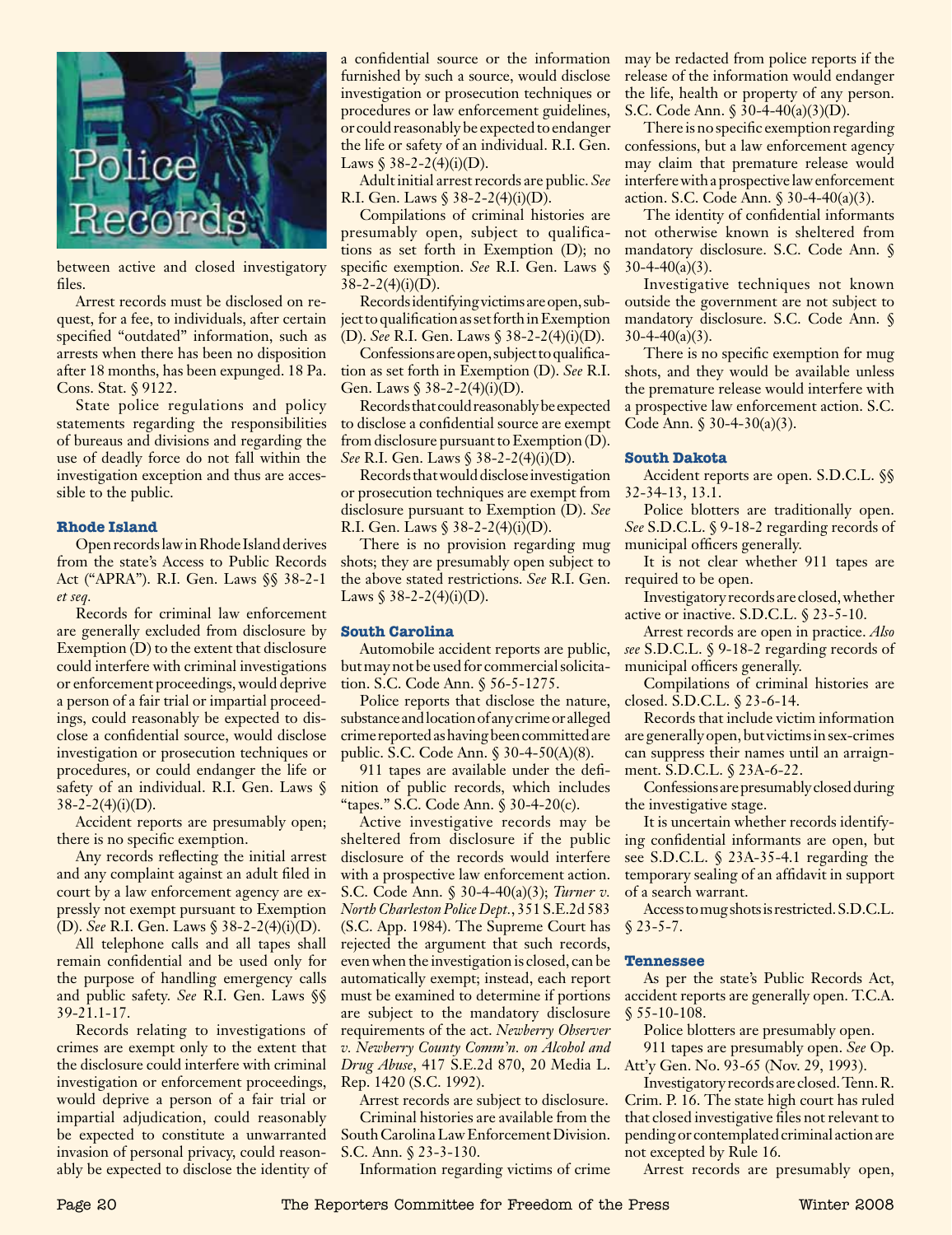presumably open.

Records identifying victims are presumably open.

Confessions are presumably open, if not part of an active investigatory file.

Mug shots, records identifying confidential informants, or records describing police techniques are presumably open unless contained in an active investigation file.

#### **Texas**

Accident reports revealing the date of the accident, the persons involved, and its location along with towing records and 911 call records are privileged and confidential. Tex. Gov't Code Ann. § 550.065.

Police dispatch reports are public information that must be released. *City of Lubbock v. Cornyn*, 993 S.W.2d 461, 465-66 (Tex. App.-Austin 1999, no pet.).

The police "blotter," "showup sheet," and arrest sheet are not exempt from disclosure while the offense report, arrest record, and personal history are exempt. *Houston Chronicle Publ'g Co. v. City of Houston*, 531 S.W.2d 177, 185 (Tex. Civ. App.-Houston [14th Dist.] 1975).

Tape recordings of calls made to 911 constitute public information. Tex. Att'y Gen. ORD-519 (1989). Such records are subject to public disclosure even if they are held by a "911 network district" established under the Emergency Communication District Act. Tex. Health & Safety Code Ann. §§ 772.201-772.300 (formerly Tex. Rev. Civ. Stat. Ann. art. 1432d); Tex. Att'y Gen. ORD-519 (1989).

The act specifically exempts records dealing with law enforcement agency investigations. § 552.108. This exception generally covers offense reports and personal history and arrest records maintained for internal use. *See Houston Chronicle Publ'g Co. v. City of Houston*, 531 S.W.2d 177, 185 (Tex. Civ. App.-Houston [14th Dist.] 1975, *writ ref'd n.r.e.*); Op. Tex. Att'y Gen. No. OR94-142 (1994). Section 552.108(a)(1) of the act exempts information and internal records held by a law enforcement agency relating to an active investigation. Specifically, information that would interfere with the detection, investigation or prosecution of a crime.

Section 552.108(a)(2) of the act exempts from disclosure information concerning an investigation that concluded in a result other than a conviction or a deferred adjudication.

"Arrest sheets" containing an arrestee's name, race, age, place of arrest, names of arresting officers and offense for which suspect is arrested are required to be released. *Houston Chronicle Publ'g Co. v. City of Houston*, 531 S.W.2d 177 at 179-80,188.

The Texas attorney general has noted that

and compilations of criminal histories are "as a rule, ... the names of complainants tapes were presumed public. are public information. . . . Only in unusual instances, such as where the complainant was the victim of a sexual assault may the identity of a complainant be withheld." Tex. Att'y Gen. ORD-482 (1987).

> A synopsis of a reported confession generally is exempt. *See Houston Chronicle Publ'g Co. v. City of Houston*, 531 S.W.2d 177, 185 (Tex. Civ. App.-Houston [14th Dist.] 1975).

> Generally the identity of confidential informants is exempt. *See Houston Chronicle Publ'g Co.,* 531 S.W.2d at 187.

> Internal law enforcement detection and investigation methods are generally exempt under section 552.108. *Ex parte Pruitt*, 551 S.W.2d 706, 710 (Tex. 1977).

> In cases that are still under active investigation, section 552.108 exempts mug shots from disclosure. Op. Tex. Att'y Gen. No. OR94-087 (1994). Several attorney general decisions have concluded that when the mug shot was taken in connection with an arrest for which the arrestee was subsequently convicted and the case is closed, information may be withheld only if its release will unduly interfere with law enforcement or crime prevention. Tex. Att'y Gen. ORD-616 (1993).

#### **Utah**

Automobile and watercraft accident reports prepared by operators of vehicles involved in an accident, by witnesses to an accident, or by police officers investigating an accident, may be disclosed to certain groups and individuals, including the news media. Utah Code Ann. §§ 41-6-40(3)(a), 73-18-13(3) (2004). Information provided to the press or member of the broadcast news media, however, may only include the name, age, sex and city of residence of each person involved in the accident, the make and model year of each vehicle involved in the accident, whether each person involved in the accident had insurance coverage, the location of the accident, and a description of the accident. Utah Code Ann. § 41-6- 403(d) (2004).

The chronological logs and initial contact reports of law enforcement agencies are generally public records. Utah Code Ann.  $§ 63-2-301(2)(g) (2004).$ 

The state high court in *Fox Television Stations Inc. v. Clary* held that two tape recordings of 911 telephone calls placed by a woman as she was being shot by her estranged husband were public records and ordered the Sheriff's Department to release complete, unredacted copies of the 911 tapes. *Id.* The court concluded that the interests favoring restriction of access, if any, did not clearly outweigh the interests favoring access. Since no other statutory or constitutional exemptions applied, the 911

Access to investigatory records may be restricted if release of such records (1) reasonably could be expected to interfere with the investigation; (2) reasonably could be expected to interfere with audits, disciplinary, or enforcement proceedings; (3) would create a danger of depriving a person of a right to a fair trial or impartial hearing; (4) reasonably could be expected to disclose the identity of a confidential source; or (5) reasonably could be expected to disclose confidential investigative or audit techniques. Utah Code Ann. § 63-2-304(9) (1997).

Arrest warrants after issuance are public records; however, a court may restrict access to the warrant prior to service. Utah Code Ann. § 63-2-301(2)(m) (2004).

Criminal history records and warrant arrest information are available to criminal justice agencies and some noncriminal justice agencies and individuals for specific purposes. The information "may only be used for the purposes for which it was provided and may not be further disseminated." Utah Code Ann. § 53-10-108 (2004).

Victim names are presumed public, although access may be restricted if release would constitute a clearly unwarranted invasion of personal privacy. *See* Utah Code Ann. §§ 63-2-103(13)(a)(ii) (1997), 63-2-  $301(2)(g)$ ,  $63-2-302(2)(d)$  (2004).

There appears to be no Utah statute governing access to confessions, although law enforcement agencies may withhold confessions if release would interfere with an on-going investigation. *See* Utah Code Ann. § 63-2-304(9)(a) (2004).

Records that reasonably could be expected to disclose a confidential police informant are protected from public disclosure. Utah Code Ann. § 63-2-304(9)(d) (2004).

Records that reasonably could be expected to disclose investigative techniques not generally known outside of government are protected from public disclosure. Utah Code Ann. § 63-2-304(9)(e) (2004).

A jail booking photograph is a record under GRAMA. *See KSL-TV v. Juab County Sheriff's Office*, No. 98-01 (Utah State Rec. Comm. Feb. 20, 1998) (citing Utah Code Ann. § 63-2-103(18)). Because such records are not specifically exempted under GRAMA, these records are presumed public. *See id.* (citing Utah Code Ann. § 63-2-201(2) (2004)).

#### **Vermont**

Open records law in Vermont is codified at 1 V.S.A. §§ 315-320.

Accident reports, police blotters and arrest records are open.

911 tapes are presumed open, unless they are part of an investigation.

Investigatory records in active investi-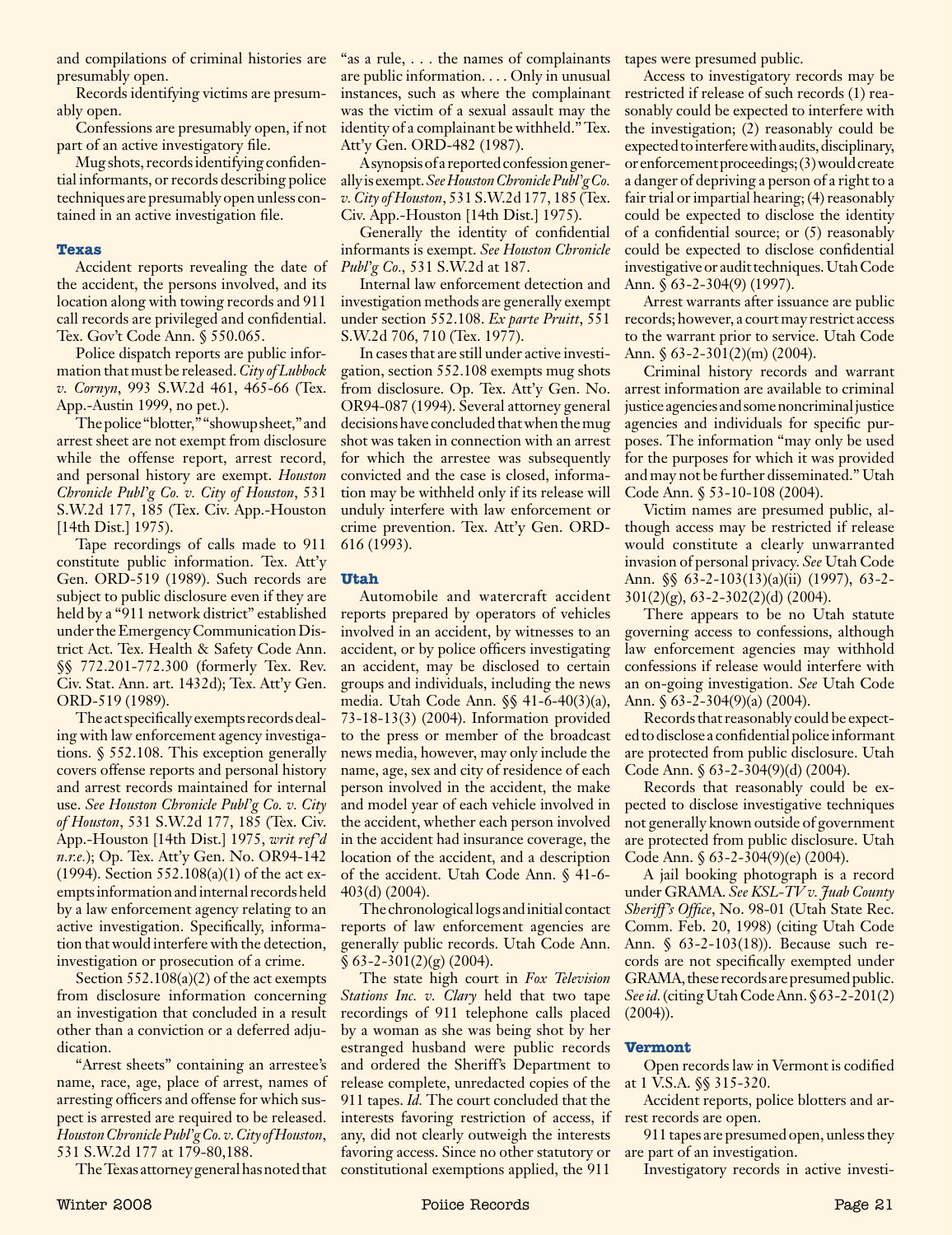

gations are closed; but records in closed investigations are presumed open.

Compilations of criminal histories are presumed open, to the extent comprised of past convictions.

Records identifying victims are presumed open, unless minors are involved.

Confessions are closed if part of an investigation.

Records identifying confidential informants are presumed closed.

Records revealing police techniques are open if related to the management and direction of law enforcement, but closed if part of an ongoing investigation or if release would compromise public safety.

Mug shots are presumed open.

#### **Virginia**

Accident reports held by the Department of Motor Vehicles must be released to persons involved in the accident, or their representatives, attorneys or insurance carriers. Va. Code Ann. § 46.2-380.

The act only compels the release of "criminal incident information" in felony cases. "Criminal incident information" is defined as "a general description of the criminal activity reported, the date and general location the alleged crime was committed, the identity of the investigating officer, and a general description of any injuries suffered or property damaged or stolen. Va. Code Ann. § 2.2-3706.(A), (B).

911 tapes qualify as public records and as non-criminal incident information. *See Tull v. Brown*, 255 Va. 177, 494 S.E.2d 855 (1998).

Section 15.2-1722(A) identifies certain personnel, arrest, investigative, and incident records held by sheriffs and chiefs of police. Such records previously were exempt from the act, but in 1999, the General Assembly deleted the language exempting these records.

Documents relating to a closed police investigation of possible misconduct by a named public official were held exempt from disclosure on the grounds that they were personnel records, pursuant to § 2.2-  $3705.1(1)$  (formerly § 2.2-3704(B)(3)), by a trial court of Virginia. *Moore v. Maroney*, 258 Va. 21, 27, 516 S.E.2d 9, 13 (1999).

Investigative information need not but may be disclosed unless disclosure is prohibited or restricted under § 19.2-11.2. Va. Code Ann. § 2.2-3706(D).

Chronologically listed records of completed arrests must be disclosed. 1977-1978 Va. Op. Atty. Gen. 486 (January 13, 1978).

Criminal history records shall be disseminated only to the individuals or groups listed in Va. Code Ann. § 19.2-389.

The identity of a victim may be disclosed unless prohibited by § 19.2-11.2, or by another section. Va. Code Ann. § 2.2-3706(D). Victim identity, provided to or obtained by staff in a rape crisis center or a program for battered spouses may be withheld. Va. Code Ann. § 2.2-3705.2(1).

Confessions are not addressed directly, but are often characterized as "evidence" not subject to disclosure by prosecutors and law enforcement agencies.

Records that would identify anonymous informants need not be disclosed. Va. Code Ann. § 2.2-3706(F)(4).

Records of law-enforcement agencies, to the extent that such records contain specific tactical plans, the disclosure of which would jeopardize the safety and security of law enforcement personnel or the general public may be withheld. Va. Code Ann. § 2.2-3705.2(4).

Adult arrestee photos are excluded from disclosure to the extent necessary to avoid jeopardizing an ongoing investigation in a felony case. Va. Code Ann. § 2.2-  $3706(F)(2)$ .

#### **Washington**

Accident reports are normally not available as public records. RCW 46.52.080. *Guillen v. Pierce County*, 144 Wn.2d 696, 31 P.3d 628 (2001).

The police blotter, jail register and incident reports are generally available prior to case closure. However, the Public Records Act seals law enforcement records if nondisclosure "is essential to effective law enforcement or for the protection of any person's right to privacy." RCW  $42.17.310(1)(d)$ (recodified as RCW 42.56.240(1), eff. 7/1/06).

The CRPA provides that records of convictions, other formal dispositions adverse to the subject and records of those currently in the criminal justice system (including those on parole) "may be disseminated without restriction." Records on charges that have not resulted in conviction or other adverse disposition and for which formal proceedings are complete are closed to the public. RCW 10.97.050.

911 tapes are available to the extent not covered by the investigative records exemption. *See* RCW 42.17.310(1)(d) (recodified as RCW 42.56. 240(1), eff. 7/1/06).

Specific investigative records, the nondisclosure of which is essential to law enforcement or to protect a person's right to privacy, are exempt from disclosure. RCW 42.17.310(1)(d) (2000). Once the investigation is complete, the records are open. *Hearst Corp. v. Hoppe*, 90 Wn.2d 123, 580 P.2d 246 (1978).

The CRPA restricts access to pre-conviction and nonconviction records generally but not post-conviction records. Records of entry are accessible on a chronological basis, and records of those currently in the criminal justice system are not exempt. RCW 10.97.

The CRPA allows access to records of convictions and records of those currently in the criminal justice system; however, records on charges that have not resulted in conviction or other adverse disposition and for which formal proceedings are over are closed to the public. RCW 10.97.050.

The identity of witnesses, victims and people who file criminal or quasi-criminal complaints with agencies other than the Public Disclosure Commission is exempt if disclosure would endanger a person's life, property or physical safety, so long as the complainant indicates at the time of filing the complaint that the complainant desires it to be confidential. RCW 42.17.310(1)(e) (recodified as RCW 42.56. 240(2), eff. 7/1/06).

There are no specific restrictions on access to confessions unless they fall within the investigative records exemption under the Public Records Act, RCW 42.17.310(1)(d) (recodified as RCW 42.56. 240(1), eff. 7/1/06), or the CRPA. RCW 10.97.050.

Records identifying confidential informants may be exempt pursuant to RCW 42.17.310(1)(d) (recodified as RCW 42.56. 240(1), eff. 7/1/06).

Requesters have generally been able to obtain copies of mug shots as public records, although police, prisons and jails often delay access. RCW 70.48.100.

#### **West Virginia**

Police records are generally open; the exemption applies only to (1) "information compiled as part of an inquiry into specific suspected violations of the law" and (2) internal records which reveal "confidential investigative techniques and procedures." Items such as mug shots, police blotters and 911 tapes normally would not meet these prerequisites for confidentiality, and thus should be subject to disclosure.

Records which are "generated pursuant to 'routine administration, surveillance or oversight'" are not exempt.

Various statutes contain more specific provisions governing access to certain types of law enforcement records. Accident reports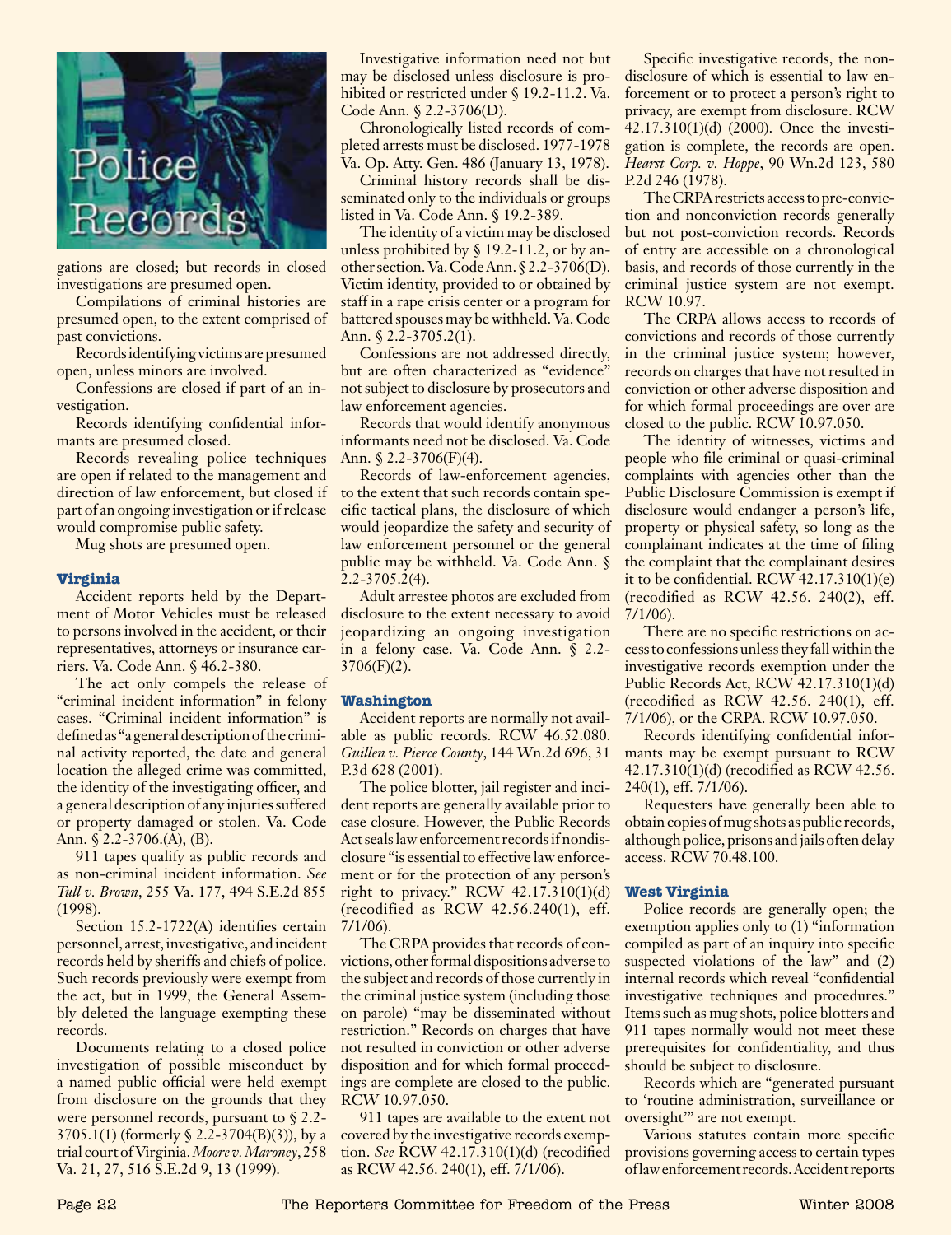which are filed by law enforcement officers with the state Department of Motor Vehicles are available for public inspection at DMV, W. Va. Code § 17A-2-14; 51 Op. Att'y Gen. 556 (1965), and also should be available under the FOIA from the officers directly.

Active investigatory records are exempt from disclosure, W. Va. Code § 29B-1-4(4). However, the exemption should no longer apply once the investigation has concluded. Arrest records and compilations of criminal histories maintained by the Criminal Investigation Bureau of the state police are exempt from disclosure under the provisions of W. Va. Code § 15-2-24, which denies public access to "fingerprints, photographs, records or other information" maintained by the CIB.

There is no specific provision in the FOIA regarding access to such information as confessions, or the identities of victims and informants. The general test --whether the information was "compiled as part of an inquiry into specific suspected violations of the law" or reveals "confidential investigative techniques and procedures" -- will determine whether such records are open to public inspection. This test does not apply to information concerning alleged crimes reported to security or other officials at colleges and universities.

#### **Wisconsin**

Motor vehicle accident reports are subject to public inspection. Wis. Stat. § 346.70(4)(f). *State ex rel. Young v. Shaw*, 165 Wis. 2d 276, 477 N.W.2d 340 (Ct. App. 1991). Boating and snowmobile accident reports are open. Wis. Stat. § 30.67(4); 76 Wis. Op. Att'y Gen. 56 (Mar. 25, 1987).

Police blotters are subject to inspection in every case. *Newspapers Inc. v. Breier*, 89 Wis. 2d 417, 279 N.W.2d 179 (1979).

There is no authority with respect to 911 tapes *per se*. However, radio logs are generally subject to inspection. 67 Wis. Op. Att'y Gen. 12 (Jan. 25, 1978). Requests seeking copies of 911 tapes, like all other requests, must be reasonably limited and defined. *See Schopper v. Gehring*, 210 Wis. 2d 208, 213, 565 N.W.2d 187, 189-90 (Ct. App. 1997).

Investigatory records generally are subject to the common law balancing test. *Appleton Post-Crescent v. Janssen*, 149 Wis. 2d 294, 441 N.W.2d 255 (Ct. App. 1989). *Journal/Sentinel Inc. v. Aagerup*, 145 Wis. 2d 818, 429 N.W.2d 772 (Ct. App. 1988). Investigatory records in the hands of the district attorney are absolutely immune from public inspection. *State ex rel. Richard v. Foust*, 165 Wis. 2d 429, 477 N.W.2d 608 (1991).

When an investigation is closed and no prosecution or disciplinary action is either ongoing or contemplated, there is no risk that releasing a police report will interfere with

an enforcement proceeding or jeopardize  $4-203(d)(x)$  (1977 & Cum. Supp. 1996). anyone's right to a fair trial. *Linzmeyer v. Forcey*, 2002 WI 84 ¶ 39, 254 Wis. 2d 306, 331, 646 N.W.2d 811, 821.

Records such as the police blotter reporting on arrests in chronological order are subject to inspection, but "rap sheets" compiling an individual's arrest history are probably not. *Newspapers Inc. v. Breier*, 89 Wis. 2d 417, 279 N.W.2d 179 (1979).

There is no statute restricting access to the identity of victims. The record created on procedures for the award of compensation

to victims is generally subject to public inspection unless otherwise provided by law. Wis. Stat. § 949.16.

Confessions are subject to the balancing test.

Informants who have received a specific pledge of confidentiality are not subject to having their identifies disclosed. *Mayfair Chrysler-Plymouth Inc. v. Baldarotta*, 162 Wis. 2d 142, 469 N.W.2d 638 (1991). *See also* Wis. Stat. § 905.10 providing informer privilege. Confidential informants' identities are not to be disclosed to subject of information. Wis. Stat. § 19.35(1)(am)2.b.



AP PHOTO BY LOUIS LANZANO **Actor Russell Crowe is taken in handcuffs from a New York police precinct in June 2005 after being arrested for assault.** 

A mug shot is a "record" under the law, *State ex rel. Borzych v. Paluszcyk*, 201 Wis. 2d 523, 549 N.W.2d 253 (Ct. App. 1996), and inspection is likely to be allowed under *Newspapers Inc. v. Breier*, 89 Wis. 2d 417, 279 N.W.2d 179 (1979).

#### **Wyoming**

No provision directly deals with accident reports. The court in *Sheridan Newspapers,* 660 P.2d 785, made it clear that police records may not be withdrawn to protect the privacy of individuals. *See* Wyo. Stat. §  $16-4-203(b)$ .

Police blotters are open. *See Sheridan Newspapers,* 660 P.2d 785.

Information obtained through 911 telephone systems is not available for inspection except to the person in interest, law enforcement personnel, public agencies for the purpose of conducting official business, or pursuant to court order. Wyo. Stat. § 16-

For investigatory records, a balancing test must be applied. *See* Wyo. Stat. § 16-4-203(b). The balancing test is applied whether the investigation is open or closed. Obviously, the harm caused by any interference with the investigation or prosecution is more likely to occur when the investigation is active.

In *Sheridan Newspapers,* 660 P.2d 785, the police department had a policy of denying access to its "rolling log" and case reports. The court held that the blanket denial of

access to these records was improper. *Id.* Access could be denied only on a case-by-case basis when the custodian determined that a particular record included sensitive investigatory material or material compiled for the purpose of prosecution. *Id.* The public interest balancing test must therefore be applied before denying access. *Id.*

"Criminal history records" may be disseminated by Wyoming Criminal Identification Division and local law enforcement agencies and agents for investigatory and intelligence purposes only. Wyo. Att'y Gen. Op. 86-

008 (1986).

There is no provision for protecting victims from publicity, and case law does not appear to provide any protection. *See Sheridan Newspapers,* 660 P.2d 785.

Confessions might be exempt, subject to the custodian's discretion if it would interfere with the investigation or prosecution. *See* Wyo. Stat. § 16-4-203(b) and *Sheridan Newspapers,* 660 P.2d 785.

Records identifying confidential informants might be exempt, subject to the custodian's discretion. *See* Wyo. Stat. § 16-4-203(b) and *Sheridan Newspapers,* 660 P.2d 785.

Records revealing police techniques might be exempt, subject to the custodian's discretion. *See* Wyo. Stat. § 16-4-203(b) and *Sheridan Newspapers,* 660 P.2d 785.

There are no provisions for mug shots. *See* Wyo. Stat. § 16-4-203(b) and *Sheridan Newspapers,* 660 P.2d 785.